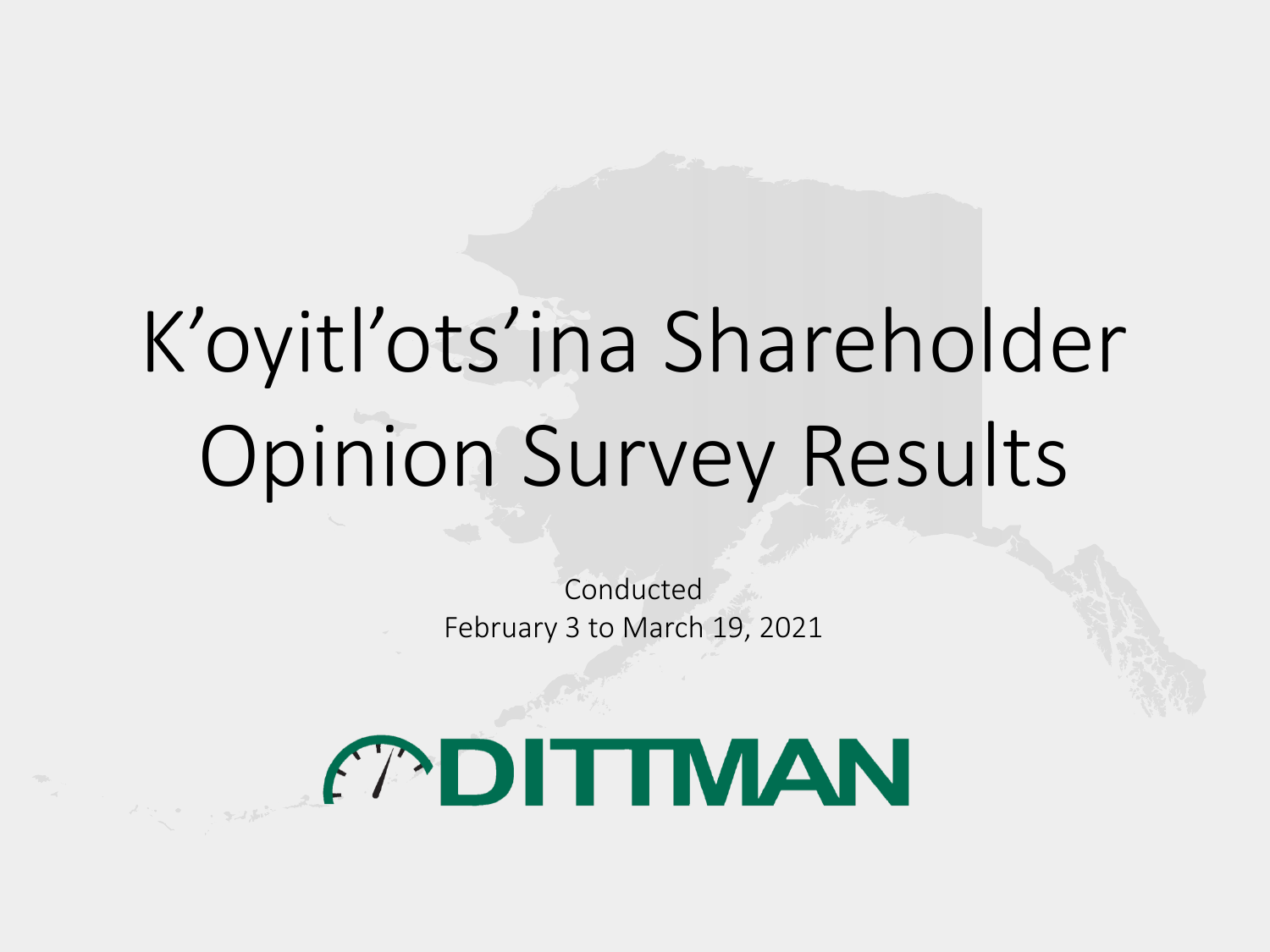# Methodology

### Field Dates

– February 3 to March 19, 2021

Sample

– n=370 K-Corp Shareholders

Interview Method

- Surveys were mailed to all shareholders. Surveys could be returned directly to the Dittman office in the included postage-paid return envelope. Shareholders also had the option of completing their survey online.
- Reminder postcards were mailed and arrived in the final week of fielding. Two reminder emails were sent in the final weeks of fielding.
- 206 (56%) surveys were completed by mail and 164 surveys (44%) were completed online.

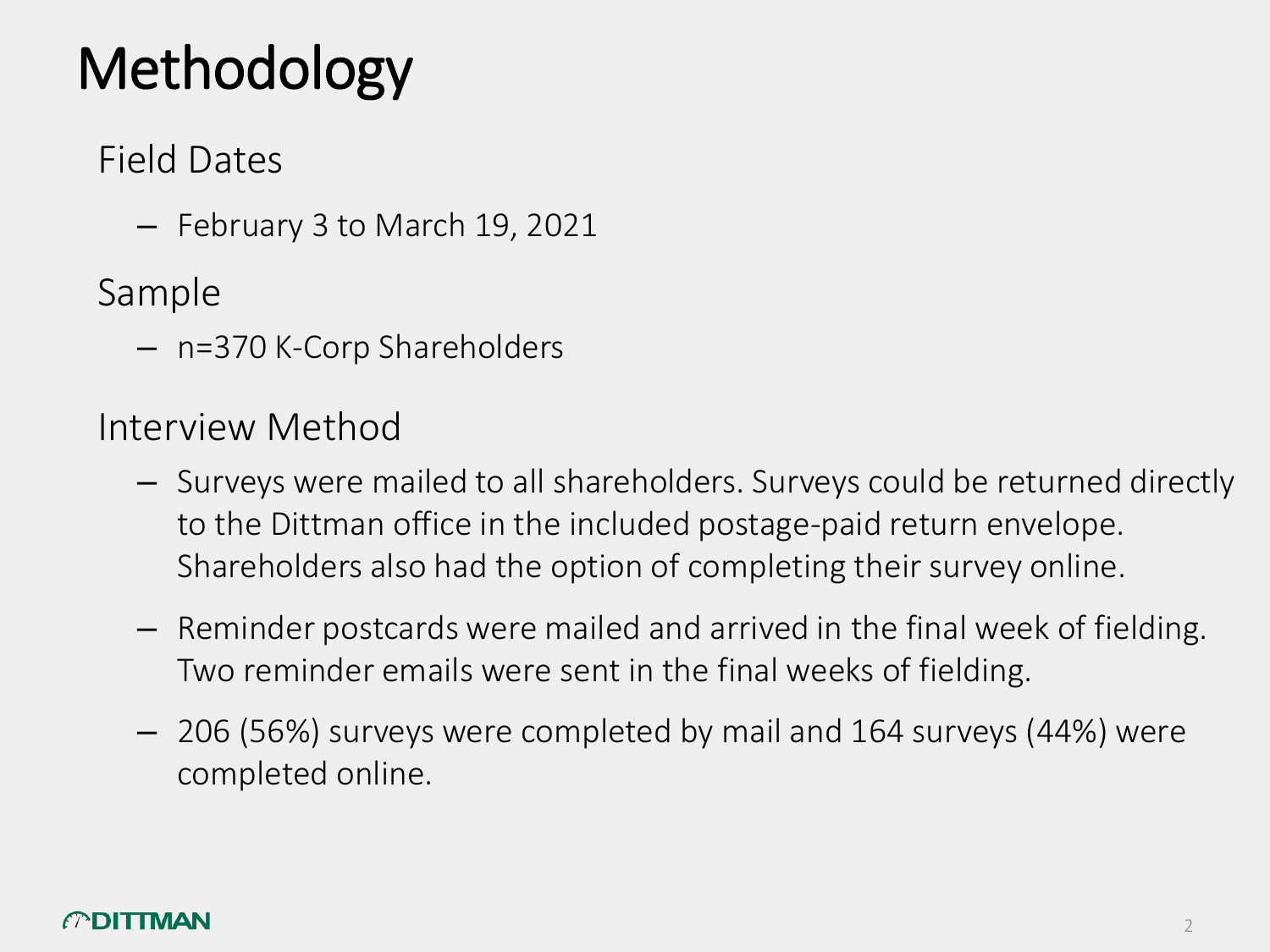# Methodology

### Representation

– The survey sample is highly representative of the actual shareholder population. With an accurate survey representation and a sample size of 370, we can be sure that the overall results of this survey are accurate to a margin of error of +/- 3.8%. This means that if all K-Corp shareholders were surveyed, the results would not differ by more than 3.8% in either direction from the results of this survey.

3

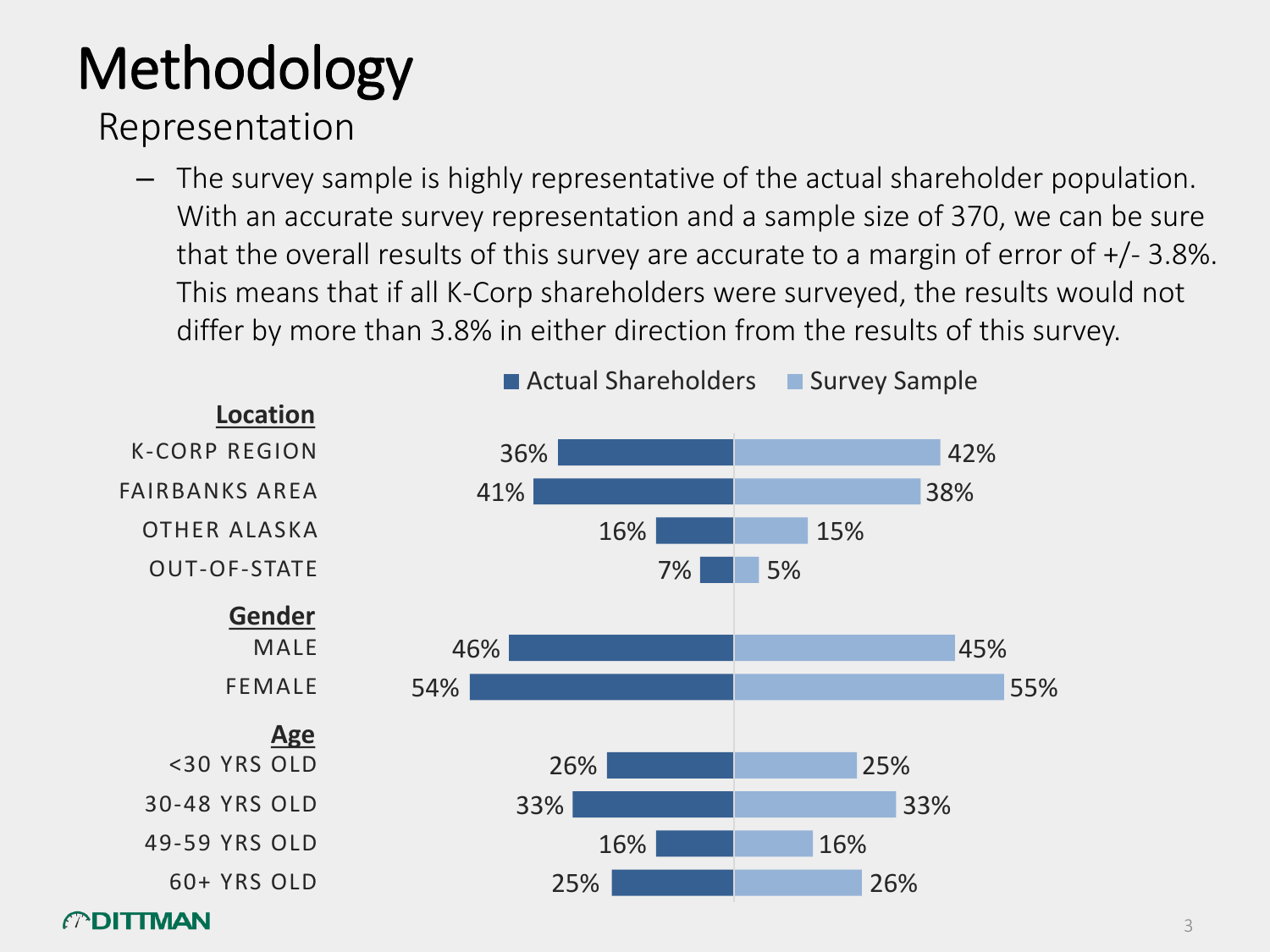K'oyitl'ots'ina Shareholder Opinion Survey

# FINDINGS

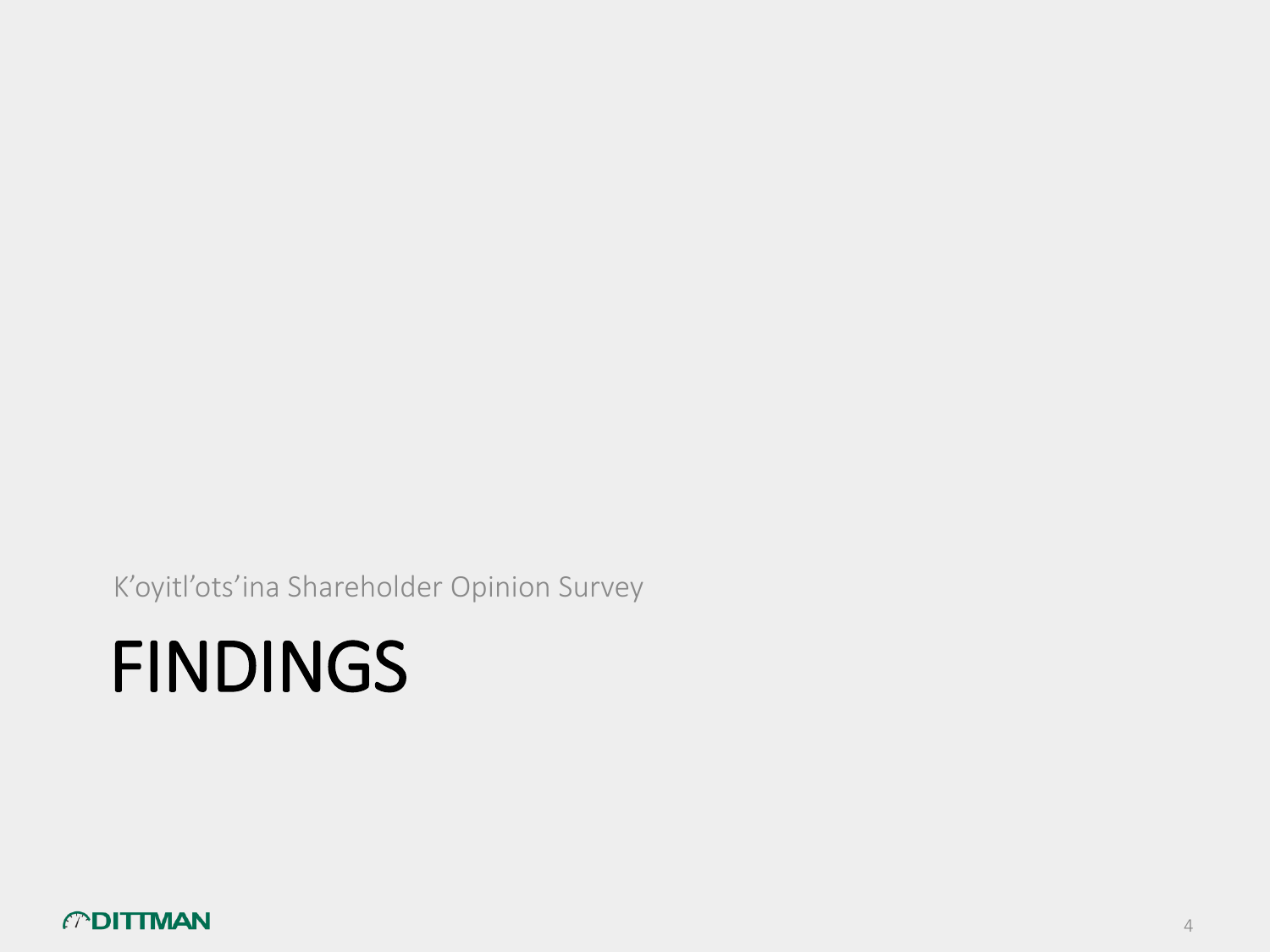## Most Important Benefits of Being a Shareholder

*1) To begin, K'oyitl'ots'ina would like to understand what you feel are the most important benefits of being a shareholder. Below are some of the common things heard from shareholders when they tell us why they value being a part of K'oyitl'ots'ina. Please select the 3 things that are most important to you:*

Overall and across nearly all demographic subgroups, a considerable percentage of shareholders say that *ties to the region, culture and tradition* is one of the most important benefits of being a shareholder. *Dividends* are ranked second in terms of overall importance, however *scholarships* are viewed as more important by a number of demographic subgroups.

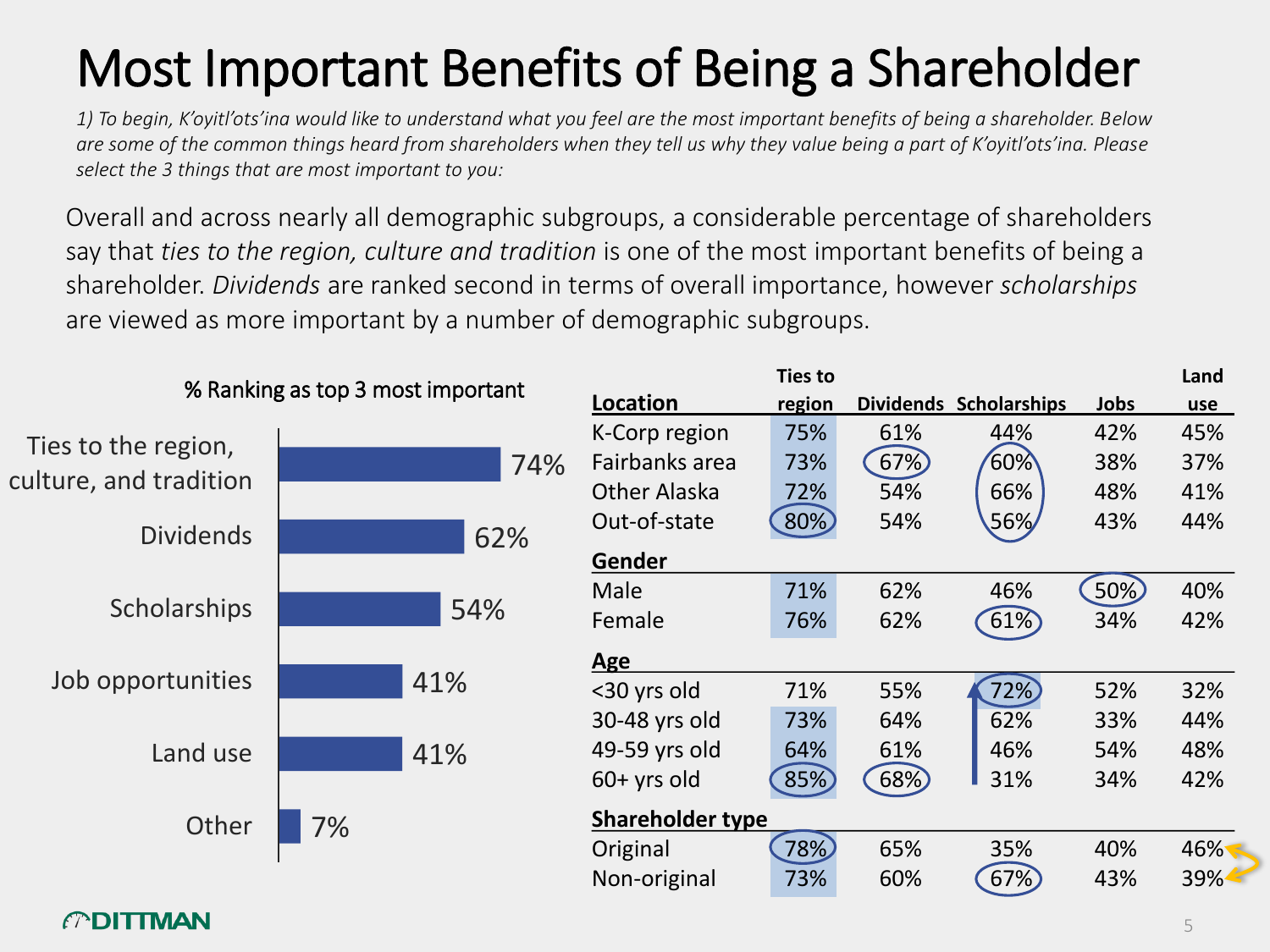## Familiarity with Opening Enrollment

*2) How familiar are you with the process, advantages and disadvantages of opening enrollment to descendants?*

Very familiar Moderately familiar Somewhat familiar Slightly familiar Not at all familiar



Familiarity with opening enrollment is low. Only about one-third (35%) are "very" or "moderately familiar". Older shareholders, Original shareholders, and those owning a higher number of shares **65%** tend to be most familiar.

| Location<br>K-Corp region<br>Fairbanks area<br>Other Alaska<br>Out-of-state | Very/<br><b>Moderately</b><br>34%<br>37%<br>33%<br>25% | <b>Somewhat</b><br>or less<br>66%<br>63%<br>67%<br>75% |
|-----------------------------------------------------------------------------|--------------------------------------------------------|--------------------------------------------------------|
| Gender                                                                      |                                                        |                                                        |
| Male                                                                        | 36%                                                    | 64%                                                    |
| Female                                                                      | 33%                                                    | 67%                                                    |

|               | Very/             | <b>Somewhat</b> |
|---------------|-------------------|-----------------|
| Age           | <b>Moderately</b> | or less         |
| <30 yrs old   | 25%               | 75%             |
| 30-48 yrs old | 24%               |                 |
| 49-59 yrs old | 55%               | 45%             |
| 60+ yrs old   |                   | 56%             |
|               |                   |                 |

| <b>Shareholder type</b> |  |  |  |
|-------------------------|--|--|--|
|                         |  |  |  |

| Original     | (49%) | 51%   |  |
|--------------|-------|-------|--|
| Non-original | 25%   | (75%) |  |

| # of shares owned |     |       |  |  |  |
|-------------------|-----|-------|--|--|--|
| < 25 shares       | 19% | (81%) |  |  |  |
| 25-99 shares      | 41% | 59%   |  |  |  |
| 100 shares $+$    |     | 55%   |  |  |  |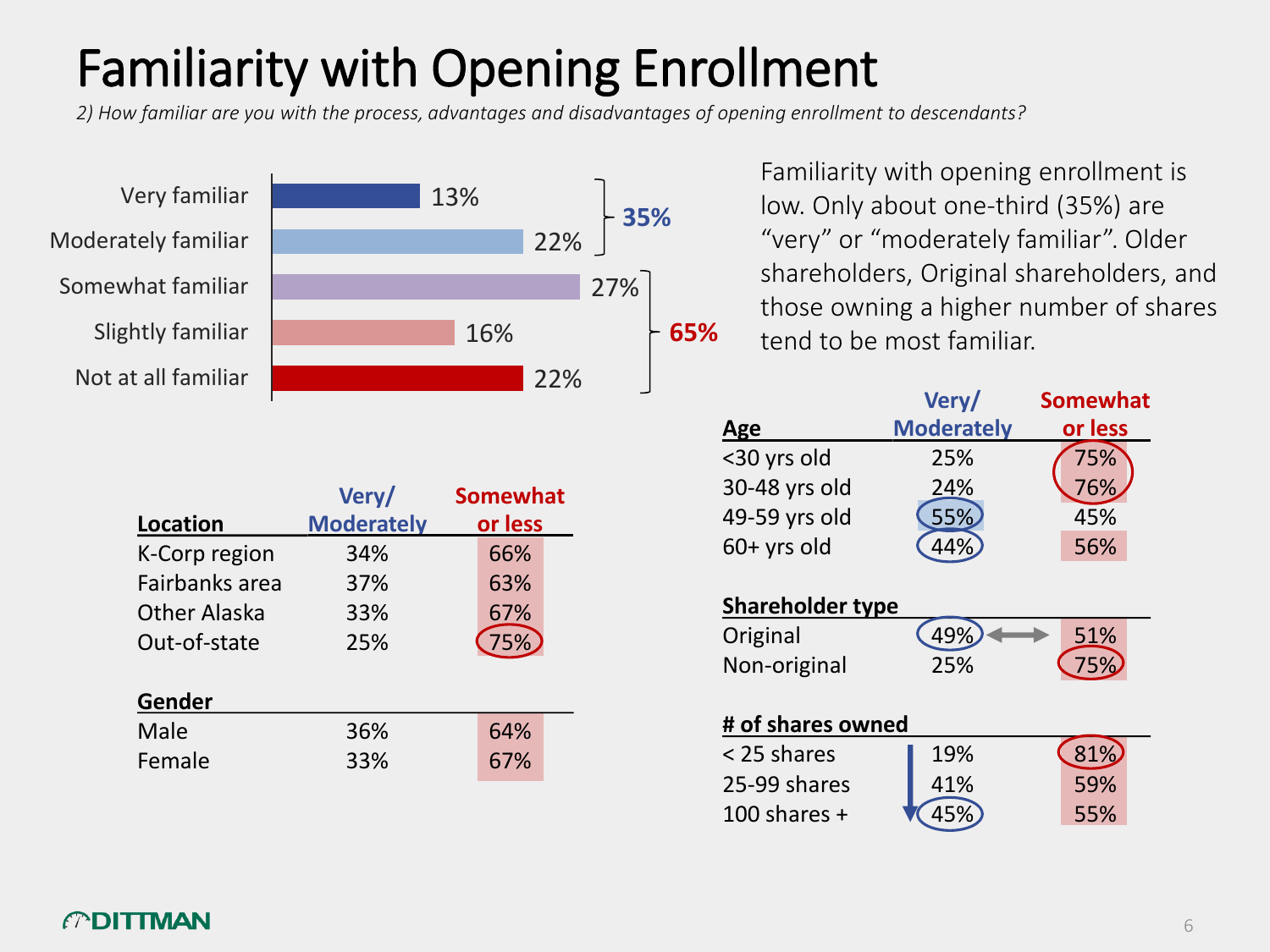## Baseline Opinions on Opening Enrollment

*3) Based on what you currently know about descendant enrollment, do you generally support or oppose opening enrollment to descendants of Original K'oyitl'ots'ina shareholders?* While at this point in the survey a sizable percentage of



shareholders are not very familiar with the process, pros, and cons of enrollment, there is a lot of support for enrolling descendants. Three-out-of-five shareholders (61%) generally support opening enrollment, while only one-out-of-five (20%) are generally opposed. There are wide margins of support across all demographic subgroups.

|                  | <b>Generally</b> | <b>Generally</b> |               | <b>Net</b>     |  |  |
|------------------|------------------|------------------|---------------|----------------|--|--|
| <b>Location</b>  | <b>Support</b>   | <b>Oppose</b>    | <b>Unsure</b> | <b>Support</b> |  |  |
| K-Corp region    | 58%              | 18%              | 24%           | $+40%$         |  |  |
| Fairbanks area   | 64%              | 23%              | 13%           | $+41%$         |  |  |
| Other Alaska     | 57%              | 20%              | 23%           | $+37%$         |  |  |
| Out-of-state     | 68%              | 12%              | 20%           |                |  |  |
|                  |                  |                  |               |                |  |  |
| Gender           |                  |                  |               |                |  |  |
| Male             | 54%              | 26%              | 20%           | $+28%$         |  |  |
| Female           | 67%              | 15%              | 18%           |                |  |  |
|                  |                  |                  |               |                |  |  |
| Shareholder type |                  |                  |               |                |  |  |
| Original         | 60%              | 20%              | 20%           | $+40\%$        |  |  |
| Non-original     | 61%              | 20%              | 19%           | $+41%$         |  |  |
|                  |                  |                  |               |                |  |  |

|                                     | Generally      | Generally     |               | ivet           |
|-------------------------------------|----------------|---------------|---------------|----------------|
| Age                                 | <b>Support</b> | <b>Oppose</b> | <b>Unsure</b> | <b>Support</b> |
| <30 yrs old                         | 56%            | 25%           | 19%           | $+31%$         |
| 30-48 yrs old                       | 62%            | 17%           | 21%           | $+45%$         |
| 49-59 yrs old                       | 59%            | 26%           | 15%           | +33%           |
| 60+ yrs old                         | 65%            | 15%           | 20%           | $+50%$         |
|                                     |                |               |               |                |
| # of shares owned                   |                |               |               |                |
| < 25 shares                         | 54%            | 20%           | 26%           | $+34%$         |
| 25-99 shares                        | 69%            | 18%           | 13%           | $+51%$         |
| 100 shares $+$                      | 62%            | 18%           | 20%           | $+44%$         |
|                                     |                |               |               |                |
| <b>Familiarity with enrollments</b> |                |               |               |                |
| Very familiar                       | 70%            | 25%           | 5%            | $+45%$         |
| Moderately familiar                 | 73%            | 24%           | 3%            | +49%           |
| Somewhat familiar                   | 60%            | 22%           | 18%           | +38%           |
| Slightly familiar                   | 55%            | 14%           | 31%           | $+41%$         |
| Not at all familiar                 | 48%            | 14%           | 38%           | $+34%$         |

**Generally Generally Net**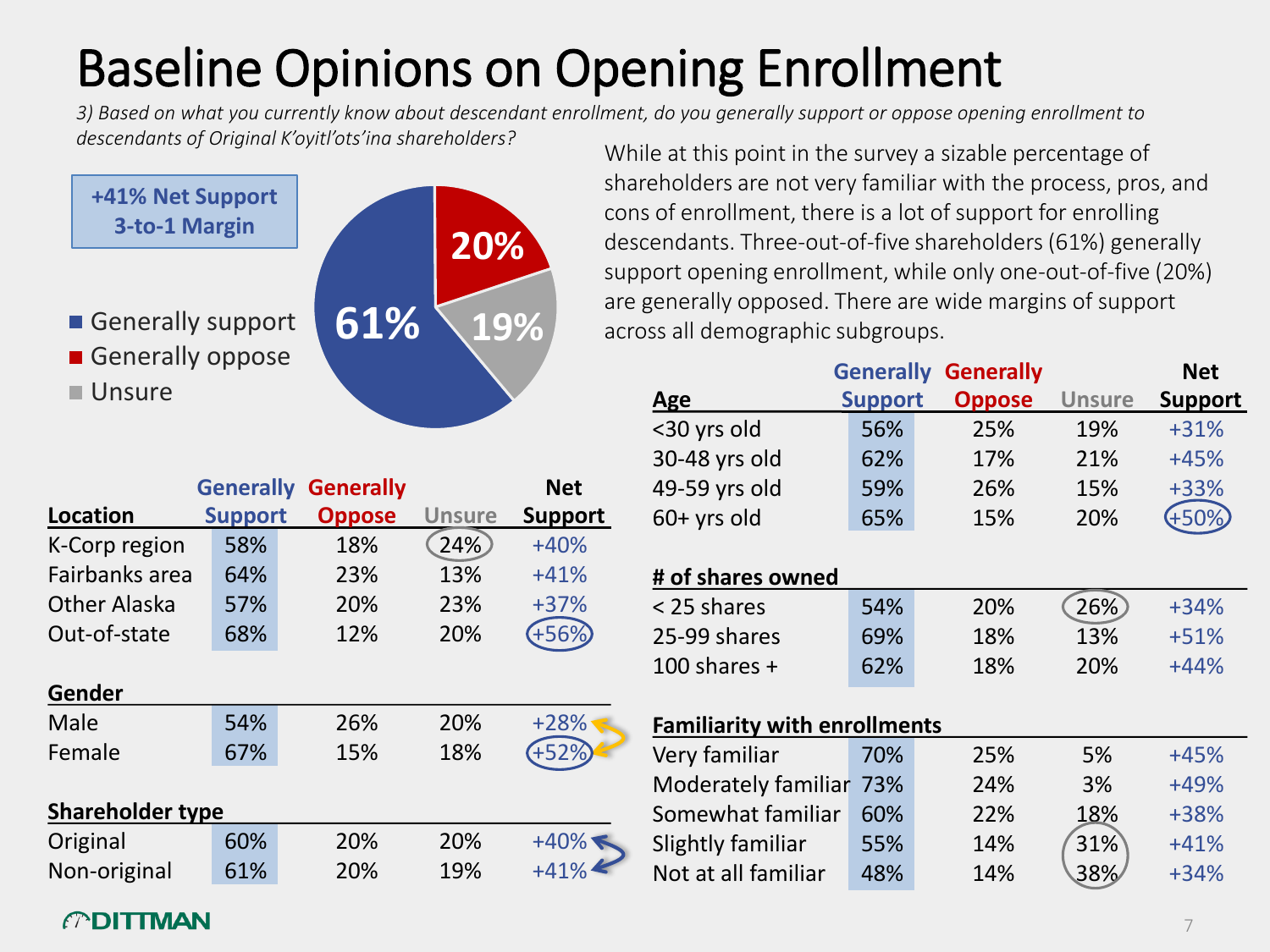## Acceptable Amount of Dividend Dilution

*4) If descendant enrollment is opened, new shares would be created and issued to descendants of Original shareholders. Issuing new shares would decrease the dividend amount for current shareholders because the money that is set aside to pay dividends would be split up among more shares and shareholders when dividends are paid. Please tell us how much dividend dilution you would be willing to accept in order to enroll descendants:*

With dividends being ranked as one of the most important benefits of being a K-Corp shareholder, we would expect to see some reluctance to having them reduced. Overall, only a quarter of shareholders are opposed to any dividend dilution. A large majority (61%) would likely support 25% dilution. Some shareholders would support greater levels of dilution, but not a majority of them. Interestingly, when looking at the results in terms of shares, acceptance of dilution higher. This means that overall, those who own more shares are more accepting of dilution.



### Results in Terms of Shareholders Results in Terms of Shares\*

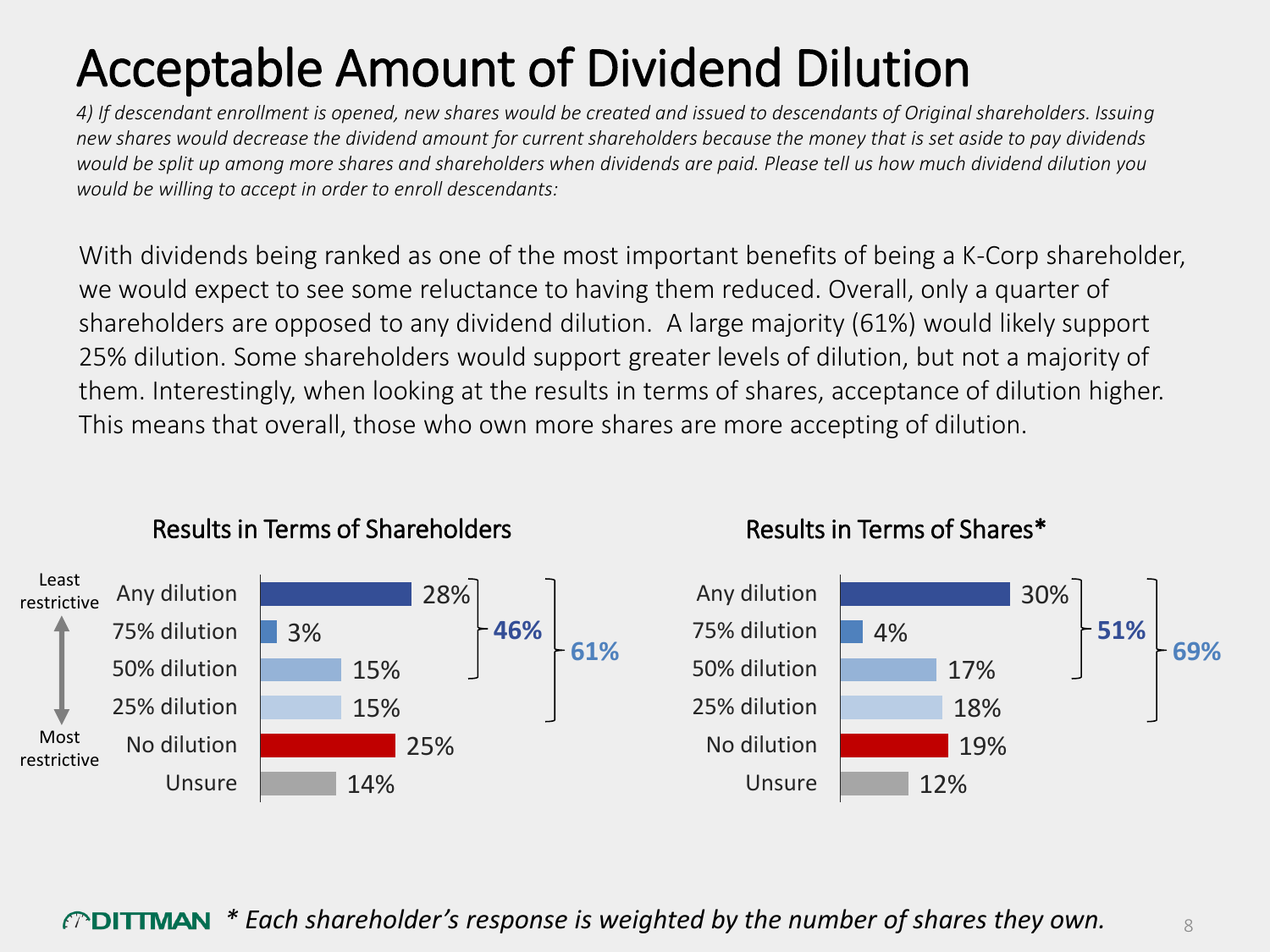### Acceptable Amount of Dividend Dilution, cont.

|                     | <b>Support at least 25% dilution</b> |     | <b>Oppose any dilution</b> |     | <b>Unsure</b> |
|---------------------|--------------------------------------|-----|----------------------------|-----|---------------|
|                     | 0%                                   | 25% | 50%                        | 75% | 100%          |
| Overall             |                                      | 61% |                            | 25% | 14%           |
|                     |                                      |     |                            |     |               |
| K-Corp region       |                                      | 63% |                            | 26% | 11%           |
| Fairbanks area      |                                      | 60% |                            | 24% | 16%           |
| <b>Other Alaska</b> |                                      | 60% |                            | 24% | 16%           |
| Out-of-state        |                                      | 70% |                            | 23% | 7%            |
|                     |                                      |     |                            |     |               |
| Male                |                                      | 52% |                            | 33% | 15%           |
| Female              |                                      | 67% |                            | 18% | 15%           |
|                     |                                      |     |                            |     |               |
| <30 yrs old         |                                      | 52% |                            | 32% | 16%           |
| 30-48 yrs old       |                                      | 63% |                            | 21% | 16%           |
| 49-59 yrs old       |                                      | 57% |                            | 32% | 11%           |
| $60+$ yrs old       |                                      | 69% |                            | 17% | 14%           |
|                     |                                      |     |                            |     |               |
| Original            |                                      | 65% |                            | 24% | 11%           |
| Non-original        |                                      | 60% |                            | 24% | 16%           |

Support for at least 25% dilution is high and generally consistent across all regions.

Women are much more agreeable to dilution than men, however the majority of men still support 25% dilution.

Dilution tolerance is slightly lower among younger shareholders and non-original shareholders.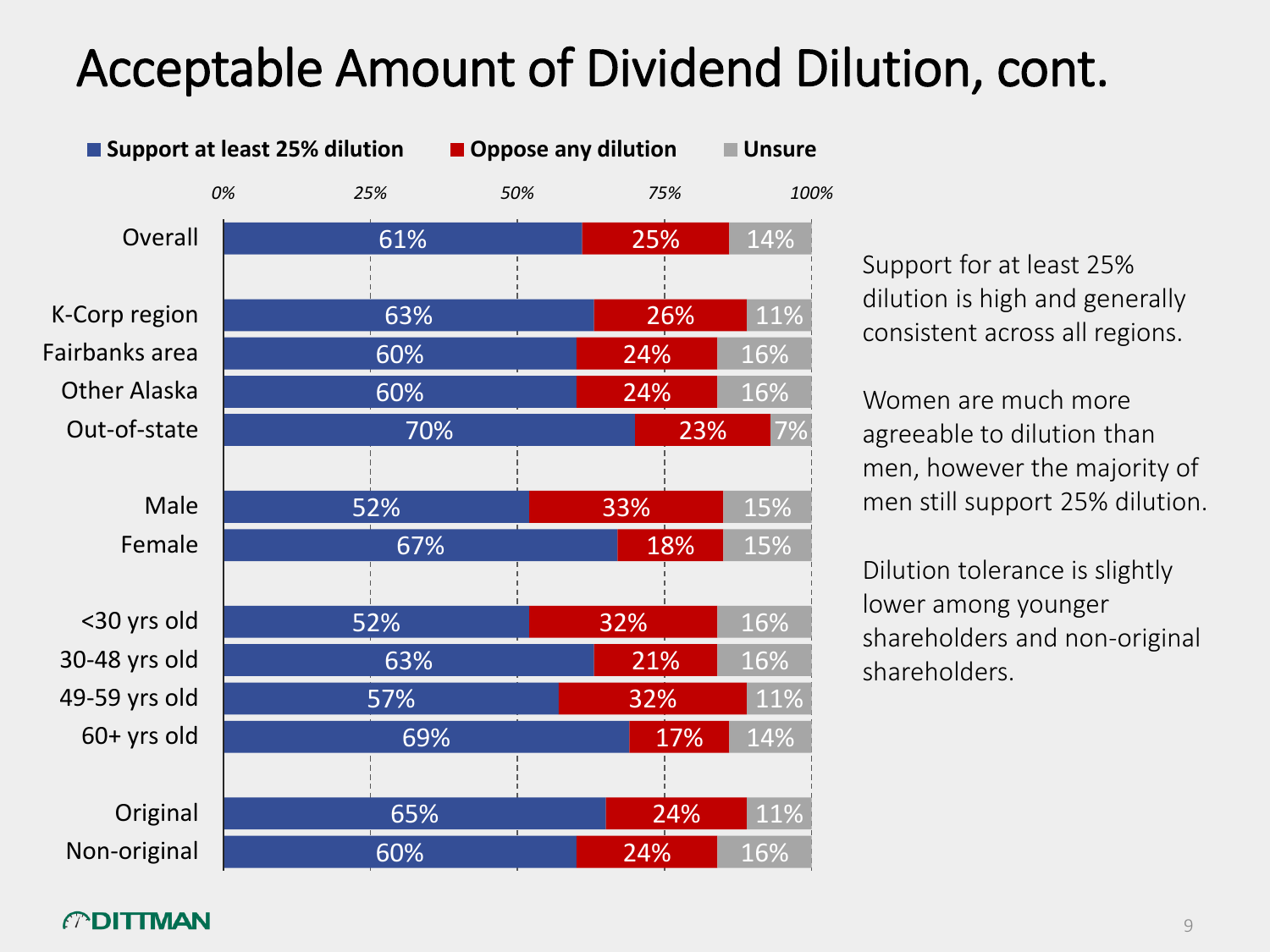### Acceptable Amount of Dividend Dilution, cont.

|                     | ■ Support at least 25% dilution | Oppose any dilution |     | <b>Unsure</b> |
|---------------------|---------------------------------|---------------------|-----|---------------|
|                     | 0%<br>25%                       | 50%                 | 75% | 100%          |
| Overall             | 61%                             |                     | 25% | 14%           |
|                     |                                 |                     |     |               |
| < 25 shares         | 55%                             |                     | 26% | 19%           |
| 25-99 shares        | 66%                             |                     | 24% | 10%           |
| 100 shares $+$      | 67%                             |                     | 21% | 12%           |
|                     |                                 |                     |     |               |
| $<$ \$15 $K$        | 56%                             |                     | 21% | 23%           |
| \$15-29K            |                                 | 69%                 | 22% | 9%            |
| \$30-44K            | 59%                             |                     | 32% | 9%            |
| \$45-74K            |                                 | 71%                 | 14% | 15%           |
| $$75K+$             | 60%                             |                     | 23% | 17%           |
|                     |                                 |                     |     |               |
| Very familiar       |                                 | 72%                 |     | 26%           |
| Moderately familiar |                                 | 72%                 |     | 25%           |
| Somewhat familiar   | 59%                             |                     | 25% | 16%           |
| Slightly familiar   | 62%                             |                     | 21% | 17%           |
| Not at all familiar | 44%                             | 27%                 |     | 29%           |

Shareholders who own fewer shares are less supportive of 25% dilution, however higher levels of "unsure" account for much of the difference.

Current household income level does not appear to have a significant correlation with views on dividend dilution.

Among shareholders who are currently "very/moderately familiar" with the process, pros, and cons of opening enrollment, support for 25% dilution is high. Reports of being "unsure" increase among those less familiar with enrollment, but the largest percentage are still in support of 25% dilution.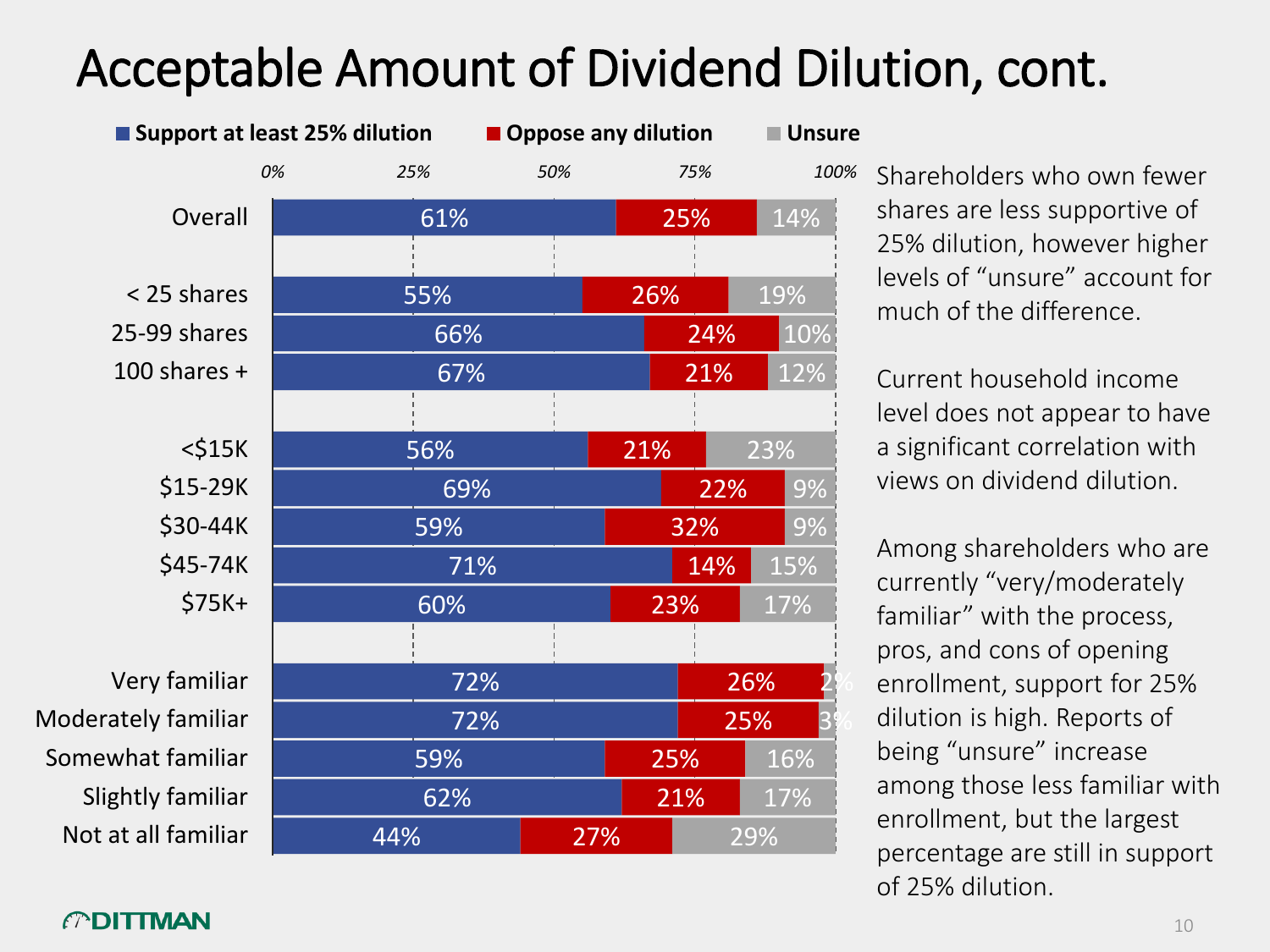## Acceptable Amount of Vote Strength Dilution

*5) If descendant enrollment is opened, descendants of Original shareholders would receive new shares and they would be able to vote those shares in K'oyitl'ots'ina elections. This would reduce the voting strength of current shareholders. In other words, descendants of Original shareholders would have increased control in decisions that are voted on at K'oyitl'ots'ina. Please tell us how much vote strength dilution you would be willing to accept in order to enroll descendants:*

Tolerance for voting strength dilution is slightly higher than tolerance for dividend dilution. Half of shareholders (50%) would likely support 50% voting strength dilution, while over three-out-of-five (62%) would likely support 25% dilution. In terms of shares, tolerance for voting strength dilution is even higher. The demographic trends previously seen on the dividend dilution question hold true here as well.



### Results in Terms of Shareholders Results in Terms of Shares\*

*\* Each shareholder's response is weighted by the number of shares they own.*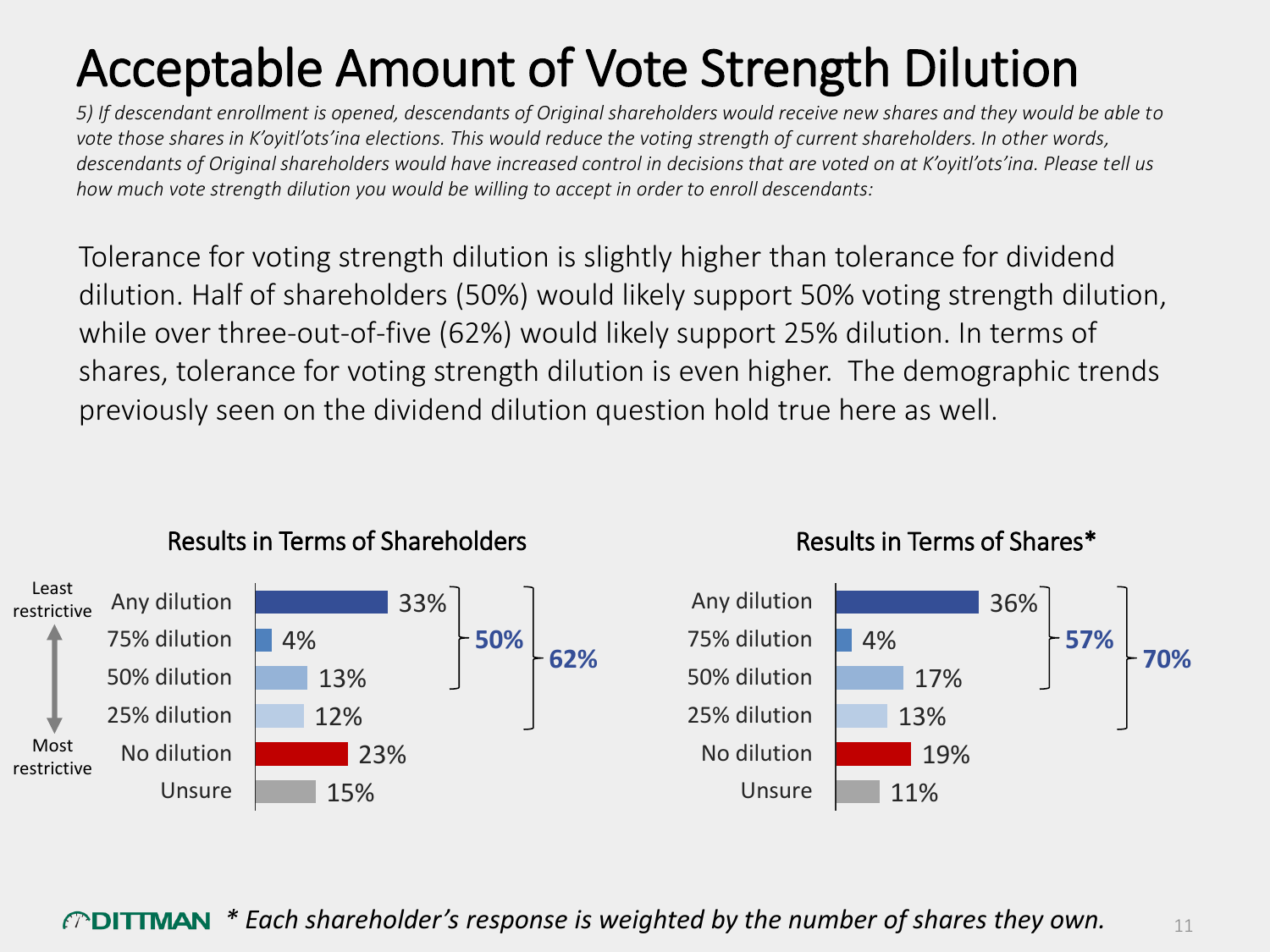### Blood Quantum Requirement

*6) If descendant enrollment is opened, do you think new shareholders should be required to have a minimum amount of Alaska Native blood quantum, or should there be no blood quantum requirement, which would mean any descendant of an Original shareholder would be eligible to enroll?* 



A large majority of shareholders (71%) say that some degree of Alaska Native blood should be required for new shareholders. Just over half of shareholders (51%) think any requirement should be less than 1/4 Alaska Native blood, or that there should not be a requirement. Shareholders in the K-Corp region, men, and those under age 30 are more divided on the question.

| No/Less than<br>$1/4$ BQ |             |      |               |  |  |  |
|--------------------------|-------------|------|---------------|--|--|--|
| Location                 | 1/4 BQ Req. | Req. | <b>Unsure</b> |  |  |  |
| K-Corp region            | 44%         | 43%  | 13%           |  |  |  |
| Fairbanks area           | 53%         | 36%  | 11%           |  |  |  |
| <b>Other Alaska</b>      | 55%         | 43%  | 2%            |  |  |  |
| Out-of-state             | 61%         | 32%  | 7%            |  |  |  |
| Gender                   |             |      |               |  |  |  |
| Male                     | 44%         | 47%  | 9%            |  |  |  |
| Female                   | 55%         | 35%  | 10%           |  |  |  |
| <b>Shareholder type</b>  |             |      |               |  |  |  |
| Original                 | 55%         | 39%  | 6%            |  |  |  |
| Non-original             | 47%         | 41%  | 12%           |  |  |  |
|                          |             |      |               |  |  |  |

|                                     | No/Less than | 1/4 BQ |               |
|-------------------------------------|--------------|--------|---------------|
| <b>Age</b>                          | 1/4 BQ Req.  | Req.   | <b>Unsure</b> |
| <30 yrs old                         | 43%          | 44%    | 13%           |
| 30-48 yrs old                       | 51%          | 37%    | 12%           |
| 49-59 yrs old                       | 50%          | 42%    | 8%            |
| $60+$ yrs old                       | 57%          | 39%    | 4%            |
|                                     |              |        |               |
| <b>Familiarity with enrollments</b> |              |        |               |
| Very familiar                       | 52%          | 48%    | 0%            |
| Moderately familiar                 | 58%          | 38%    | 4%            |
| Somewhat familiar                   | 41%          | 47%    | 12%           |
| Slightly familiar                   | 50%          | 40%    | 10%           |
| Not at all familiar                 | 52%          | 30%    | 18%           |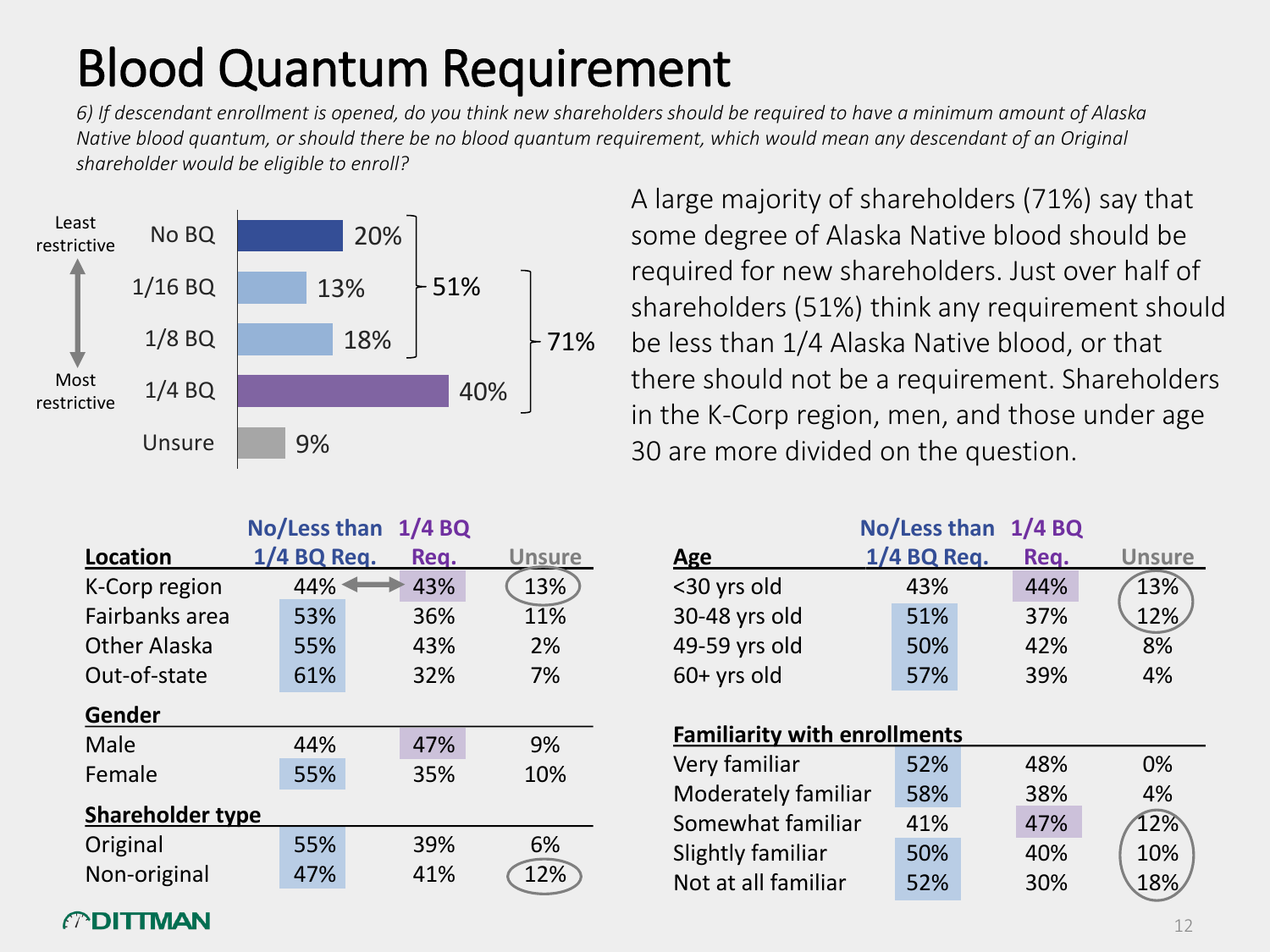## Enrollment Method

*7) If descendant enrollment is opened, K'oyitl'ots'ina would need to decide how long to open it for. Which of the following options do you think is best?*

There is no strong consensus on the best way to open enrollment. By a slight margin, the largest percentage (28%) say that if enrollment is opened, it should be opened indefinitely. Nearly a quarter of shareholders are unsure what the best method might be. Given there is no consensus and high levels of "unsure" among shareholders, this is an aspect of enrollment that the board/management should consider determining on their own and communicating the reasons for that decision to shareholders.

- *28%* Open enrollment indefinitely new descendants would continue to be enrolled until shareholders vote to end the enrollment.
- Open enrollment for descendants born during a specific period of time such as descendants born between 1972 and 2020. Descendants born after this time period would not be eligible to enroll. *25%*
- Open enrollment for a **specified period of time** (for example, 10 or 20 years) once the time period is up, enrollment would close to new descendants. *13%*
- Distribute a predetermined number of shares once those shares have been distributed, enrollment would be closed to new descendants. *10%*



*24%*

Unsure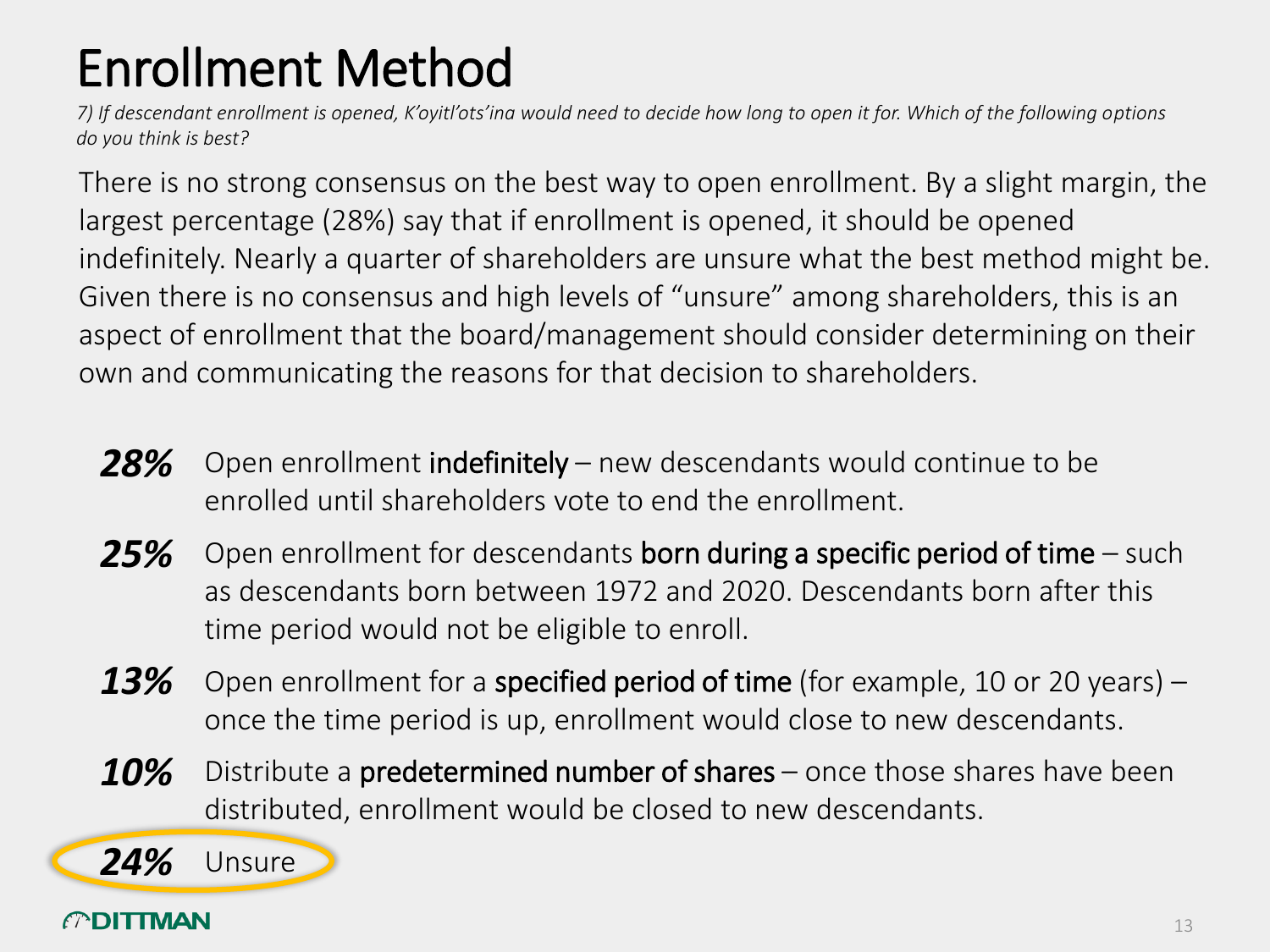### Enrollment Method, cont.

### Baseline Opinion on Enrollment by Preferred Enrollment Method



Among shareholders who generally support opening enrollment, there is a stronger preference for opening indefinitely or for descendants born during a specific period of time.

Among those who generally oppose opening enrollment, there is a strong preference for more restrictive methods of opening. Over a third (35%) are unsure.

- **Indefinitely**
- **Born during period of time**
- Open for a specific period of time
- **Predetermined number of shares**
- Unsure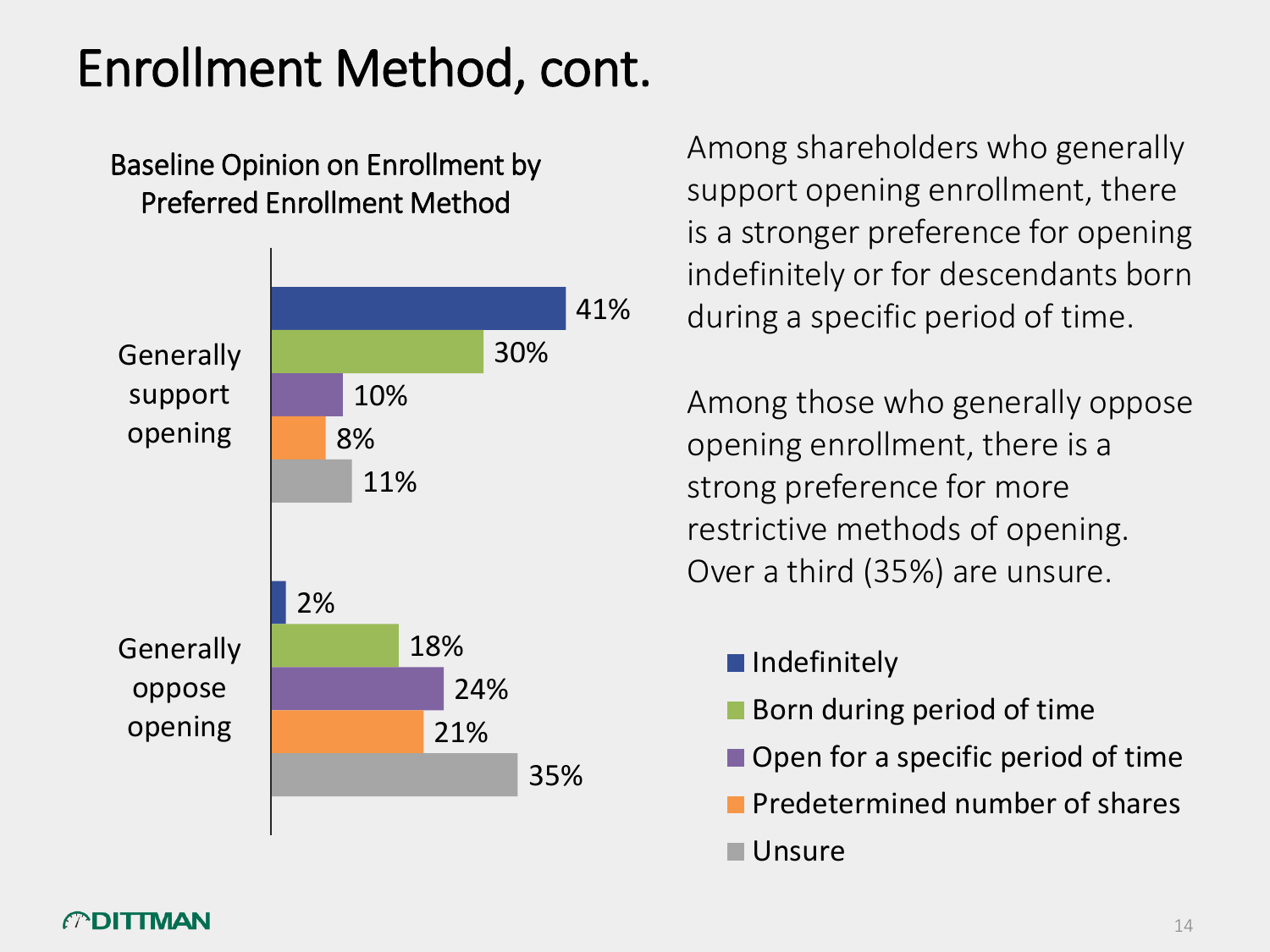### Number of Shares to Issue

*8) If descendant enrollment is opened, how many shares of stock should new shareholders receive? The greater the number of shares issued, the greater the impact to the dividends of current shareholders.*



|                         | 100    | <b>Less than</b> |               |  |  |  |  |
|-------------------------|--------|------------------|---------------|--|--|--|--|
| <b>Location</b>         | shares | 100 shares       | <b>Unsure</b> |  |  |  |  |
| K-Corp region           | 24%    | 61%              | 15%           |  |  |  |  |
| Fairbanks area          | 15%    | 66%              | 19%           |  |  |  |  |
| Other Alaska            | 22%    | 63%              | 15%           |  |  |  |  |
| Out-of-state            | 20%    | 53%              | 27%           |  |  |  |  |
| Gender                  |        |                  |               |  |  |  |  |
| Male                    | 23%    | 62%              | 15%           |  |  |  |  |
| Female                  | 18%    | 63%              | 19%           |  |  |  |  |
| <b>Shareholder type</b> |        |                  |               |  |  |  |  |
| Original                | 27%    | 59%              | 14%           |  |  |  |  |
| Non-original            | 15%    | 66%              | 19%           |  |  |  |  |

There is also no consensus on the number of shares to issue if enrollment is opened, although a large majority (63%) say it should be some amount less than 100 shares. Unsure responses are also relatively high. This is another aspect of enrollment that the board/management should likely drive the decision on and then communicate it to shareholders.

|                                       | 100    | <b>Less than</b> |               |  |  |
|---------------------------------------|--------|------------------|---------------|--|--|
| Age                                   | shares | 100 shares       | <b>Unsure</b> |  |  |
| <30 yrs old                           | 10%    | 78%              | 12%           |  |  |
| 30-48 yrs old                         | 21%    | 55%              | 24%           |  |  |
| 49-59 yrs old                         | 23%    | 60%              | 17%           |  |  |
| $60+$ yrs old                         | 27%    | 60%              | 13%           |  |  |
|                                       |        |                  |               |  |  |
| # of shares owned                     |        |                  |               |  |  |
| < 25 shares                           | 15%    | 67%              | 18%           |  |  |
| 25-99 shares                          | 18%    | 66%              | 16%           |  |  |
| 100 shares $+$                        | 29%    | 57%              | 14%           |  |  |
|                                       |        |                  |               |  |  |
| <b>Baseline opinion on enrollment</b> |        |                  |               |  |  |
| <b>Generally support</b>              | 27%    | 63%              | 10%           |  |  |
| Generally oppose                      | 3%     | 77%              | 20%           |  |  |
| Unsure                                | 13%    | 49%              | 38%           |  |  |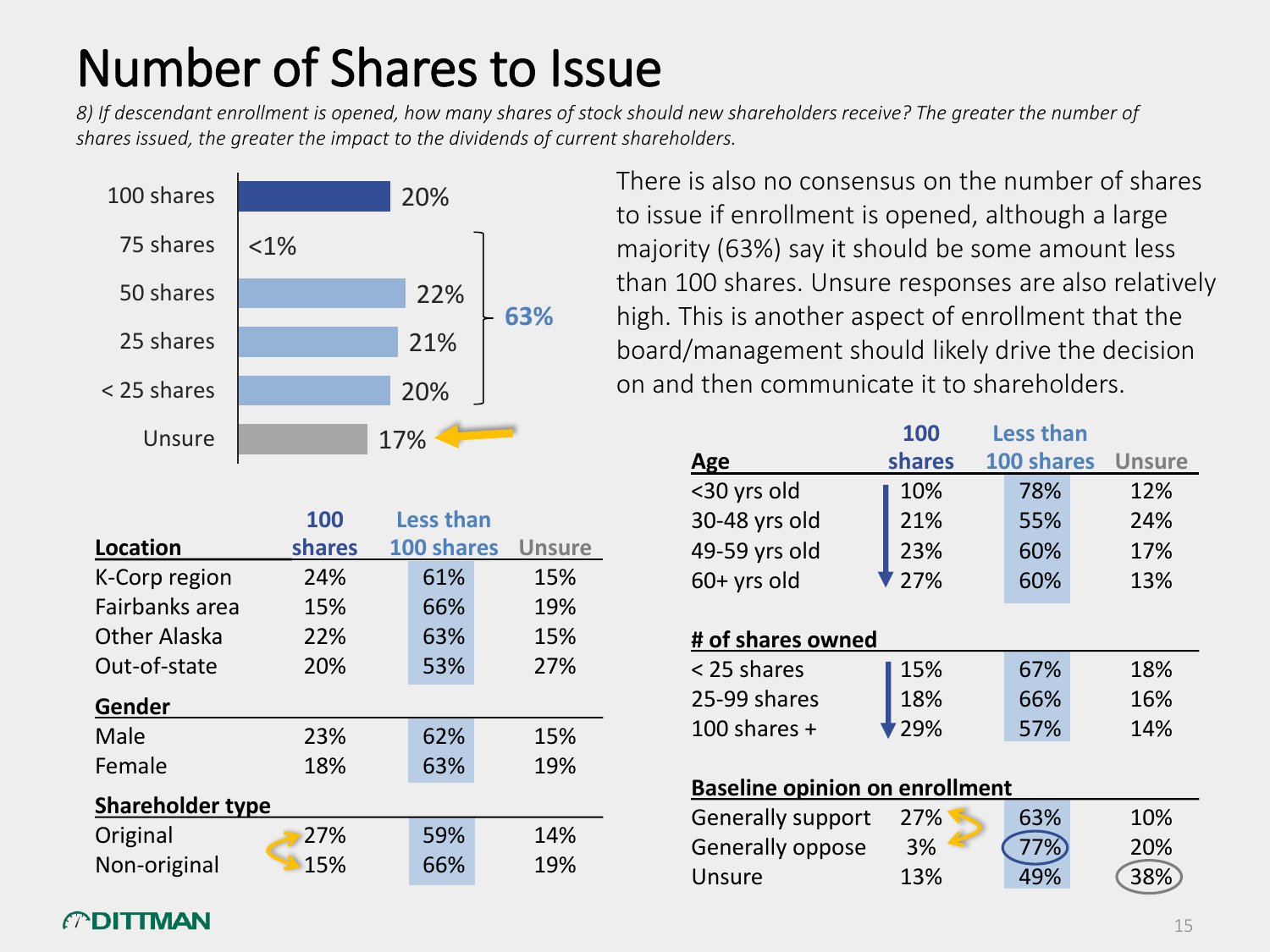## Age/Education Requirements

*9) Some corporations who have opened descendant enrollment have set requirements which delay dilution and incentivize completing an education. For example, new shareholders could be issued a portion of stock upon enrollment and the remaining stock once turning age 21. Or they could get their remaining stock sooner if they graduate from high school or receive a GED. If enrollment is opened, are these types of restrictions things you would support or oppose?*



|                | <b>Total</b>   | <b>Total</b>  |               | <b>Net</b>     |
|----------------|----------------|---------------|---------------|----------------|
| Location       | <b>Support</b> | <b>Oppose</b> | <b>Unsure</b> | <b>Support</b> |
| K-Corp region  | 63%            | 20%           | 17%           | $+43%$         |
| Fairbanks area | 66%            | 17%           | 17%           | +49%           |
| Other Alaska   | 75%            | 13%           | 12%           |                |
| Out-of-state   | 79%            | 8%            | 13%           |                |
|                |                |               |               |                |
| Gender         |                |               |               |                |
| Male           | 65%            | 20%           | 15%           | $+45%$         |

Female 68% 15% 17% +53%

Two-thirds of shareholders (67%) support the idea of age and/or graduation stipulations for new shareholders. Support is high across all demographic subgroups.

|               | <b>Total</b>   | <b>Total</b>  |               | <b>Net</b>     |
|---------------|----------------|---------------|---------------|----------------|
| Age           | <b>Support</b> | <b>Oppose</b> | <b>Unsure</b> | <b>Support</b> |
| <30 yrs old   | 70%            | 14%           | 16%           | +56%           |
| 30-48 yrs old | 59%            | 20%           | 21%           | $+39%$         |
| 49-59 yrs old | 74%            | 21%           | 5%            | $+53%$         |
| $60+$ yrs old | 69%            | 14%           | 17%           | $+55%$         |

| <b>Shareholder type</b> |     |     |     |        |  |
|-------------------------|-----|-----|-----|--------|--|
| Original                | 69% | 17% | 14% | $+52%$ |  |
| Non-original            | 65% | 17% | 18% | $+48%$ |  |
|                         |     |     |     |        |  |
| <b>Education</b>        |     |     |     |        |  |
| < High school           | 61% | 13% | 26% | $+48%$ |  |
| High school/GED         | 56% | 19% | 25% | $+37%$ |  |
| Some college            | 74% | 15% | 11% | +59%   |  |
| College degree +        | 75% | 16% | 9%  |        |  |
| Voc/Tech cert.          | 61% | 23% | 16% | +38%   |  |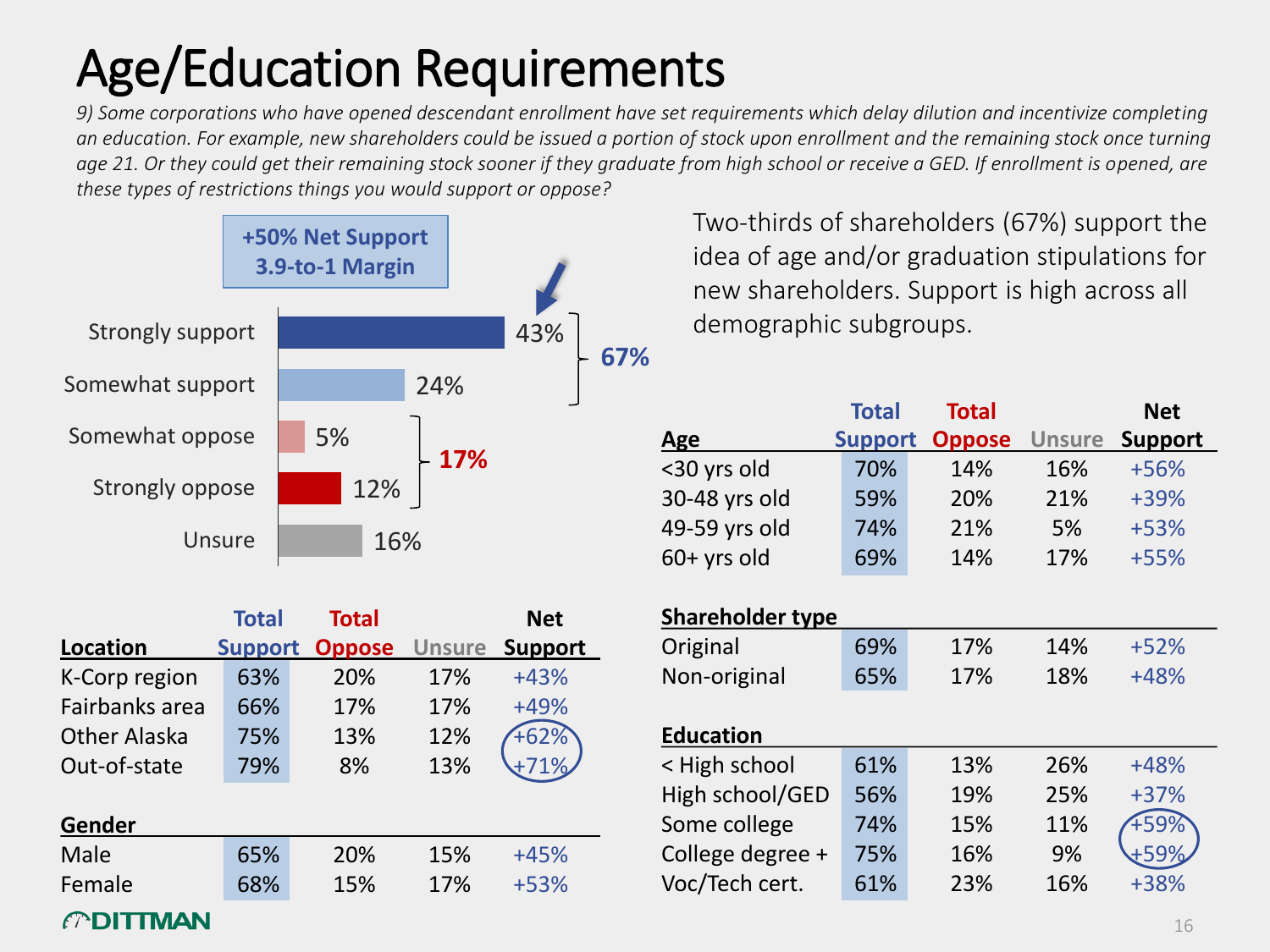## Inheritable/Giftable vs. Life Estate

10) Inheritable stock is stock that passes down to the shareholder's heirs when the shareholder dies. That stock can also be gifted to a close relative. All Original K'oyitl'ots'ina stock is inheritable and giftable. Life estate stock is stock that stays with the shareholder as *long as that shareholder is alive. Once that shareholder dies, the life estate stock is dissolved. All regional corporations that have opened descendant enrollment have issued life estate stock. If descendant enrollment is opened at K'oyitl'ots'ina, do you think the stock granted to new shareholders should be inheritable/giftable or life estate?*

■ Inheritable/Giftable

 $\blacksquare$  Life estate

Unsure



Approximately half of shareholders (51%) think that new shares should be inheritable and giftable, although there is a relatively high level of "unsure" on this topic. Those who are most familiar with enrollments favor life estate stock by a small margin.

| <b>Shareholder type</b> | Inherit/<br>Gift | <b>Life</b><br>estate | <b>Unsure</b> |
|-------------------------|------------------|-----------------------|---------------|
| Original                | 52%              | 30%                   | 18%           |
| Non-original            | 50%              | 32%                   | 18%           |

### **Familiarity with enrollments**

| Very familiar       | 46% | 48% | 6%  |
|---------------------|-----|-----|-----|
| Moderately familiar | 55% | 43% | 2%  |
| Somewhat familiar   | 47% | 29% | 24% |
| Slightly familiar   | 58% | 20% | 22% |
| Not at all familiar | 50% | 19% | 31% |

### **Baseline opinion on enrollment**

| <b>Generally support</b> | 62% | 28% | 10% |
|--------------------------|-----|-----|-----|
| Generally oppose         | 30% | 52% | 18% |
| Unsure                   | 39% | 20% | 41% |

|                | Inherit/ | <b>Life</b> |               |
|----------------|----------|-------------|---------------|
| Location       | Gift     | estate      | <b>Unsure</b> |
| K-Corp region  | 46%      | 32%         | 22%           |
| Fairbanks area | 58%      | 29%         | 13%           |
| Other Alaska   | 49%      | 35%         | 16%           |
| Out-of-state   | 50%      | 29%         | 21%           |
| Gender         |          |             |               |
| Male           | 51%      | 30%         | 19%           |
| Female         | 51%      | 31%         | 18%           |
| Age            |          |             |               |
| <30 yrs old    | 56%      | 27%         | 17%           |
| 30-48 yrs old  | 47%      | 34%         | 19%           |
| 49-59 yrs old  | 46%      | 44%         | 10%           |
| $60+$ yrs old  | 55%      | 24%         | 21%           |

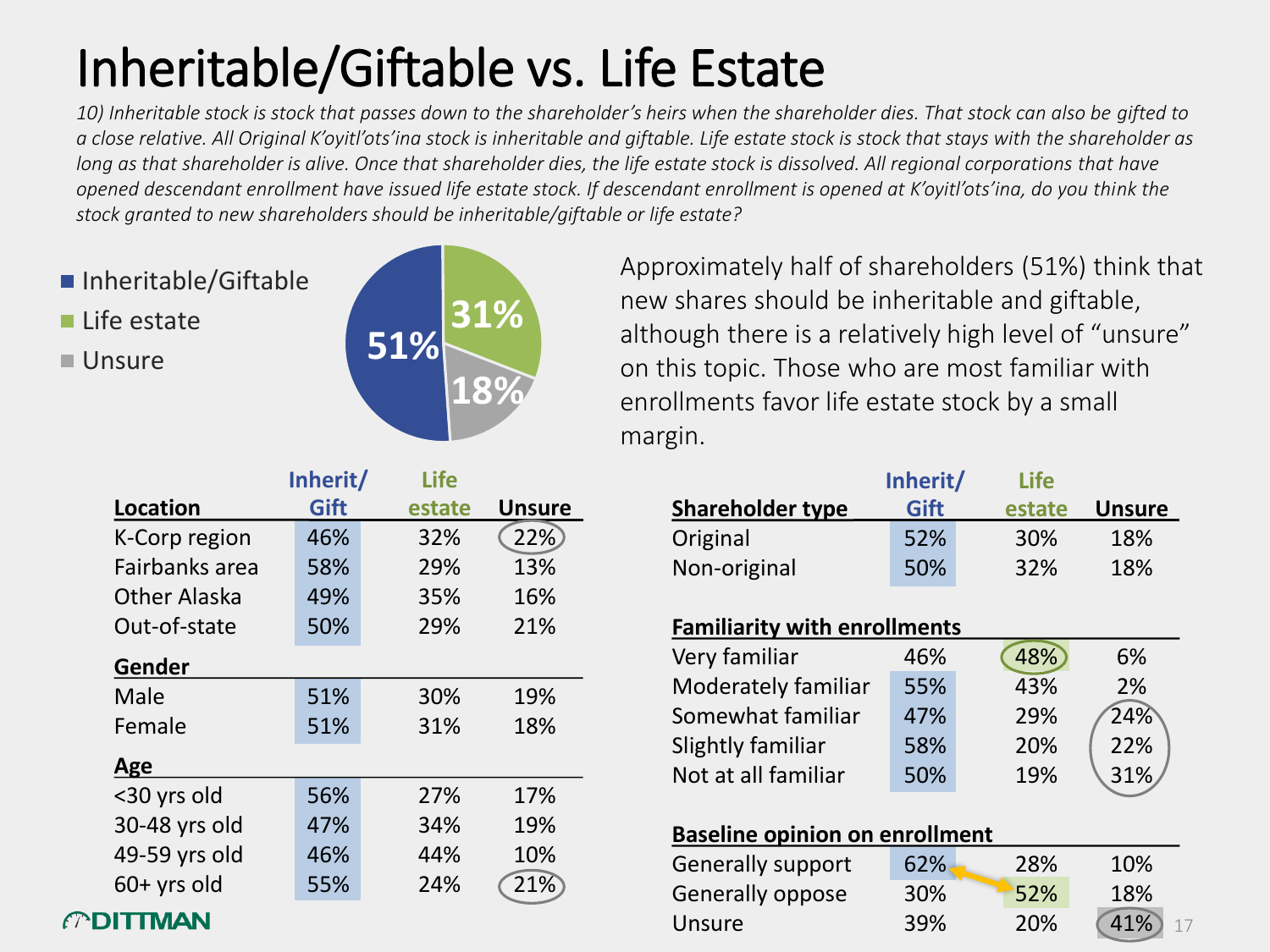## Informed Opinion on Opening Enrollment

*11) Now that you have had a chance to read more about some of the considerations involved in opening descendant enrollment, do you support or oppose opening enrollment for descendants of Original K'oyitl'ots'ina shareholders?*



### Results in Terms of Shareholders





After taking everything in the survey into consideration, support for opening enroll increased to 69%, and nearly half of shareholders (45%) "strongly support" it. Support is again higher in terms of shares.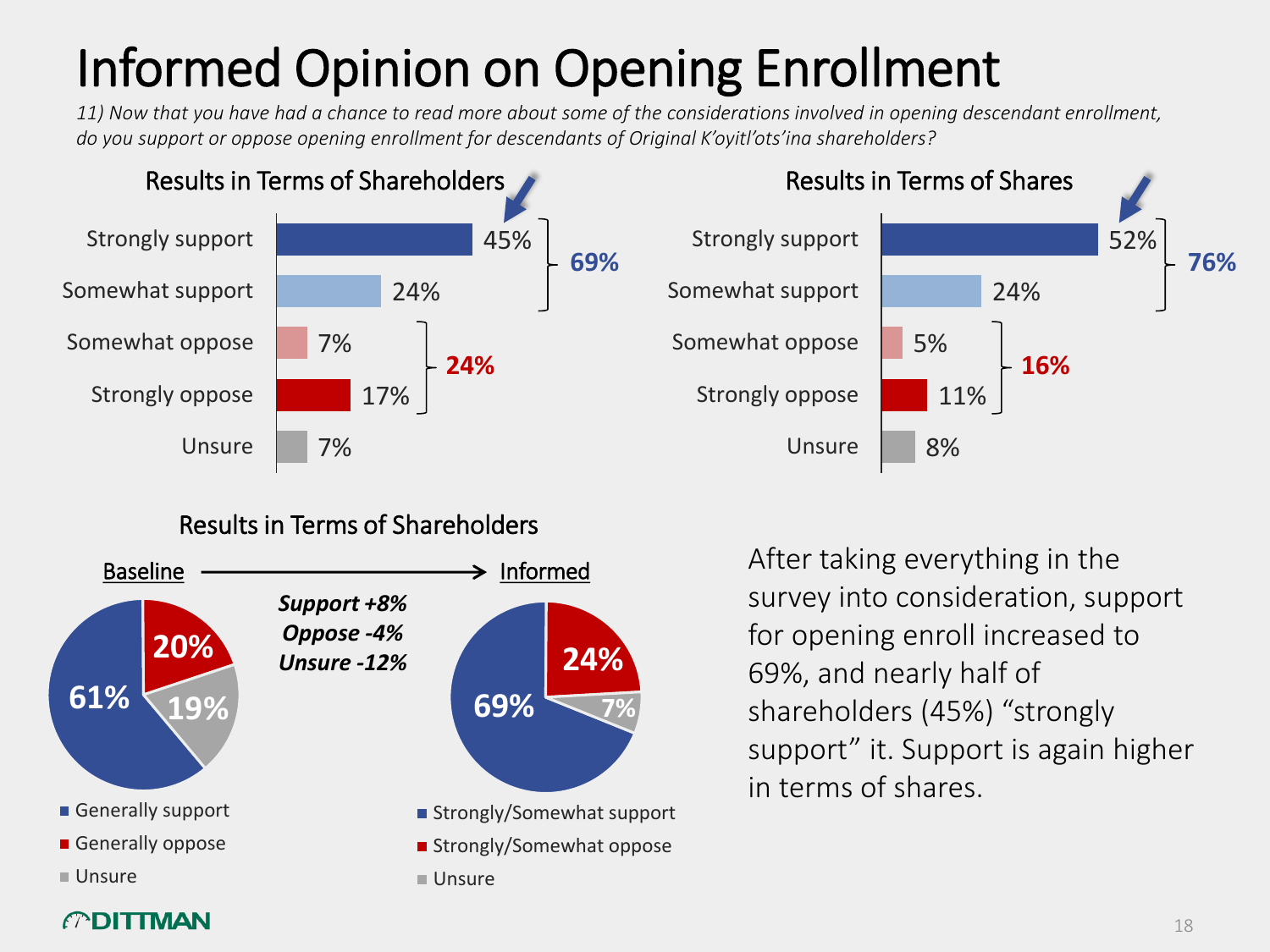## Why Support/Oppose Opening Enrollment?

*12) Please explain why you support or oppose descendant enrollment for K'oyitl'ots'ina.*

### Coded Verbatim Comments

### Among 69% who support enrollment and provided a comment (n=154)



Among those who support enrollment, the largest percentage (19%) say they support it because it is the fair thing to do. Many also made comments about how descendants are the future of the corporation and they need to get involved sooner. Those opposed to enrollment largely said it is because they believe the current method of gifting and inheritance is sufficient for enrolling new shareholders.

### Among 24% who oppose enrollment and provided a comment (n=31)

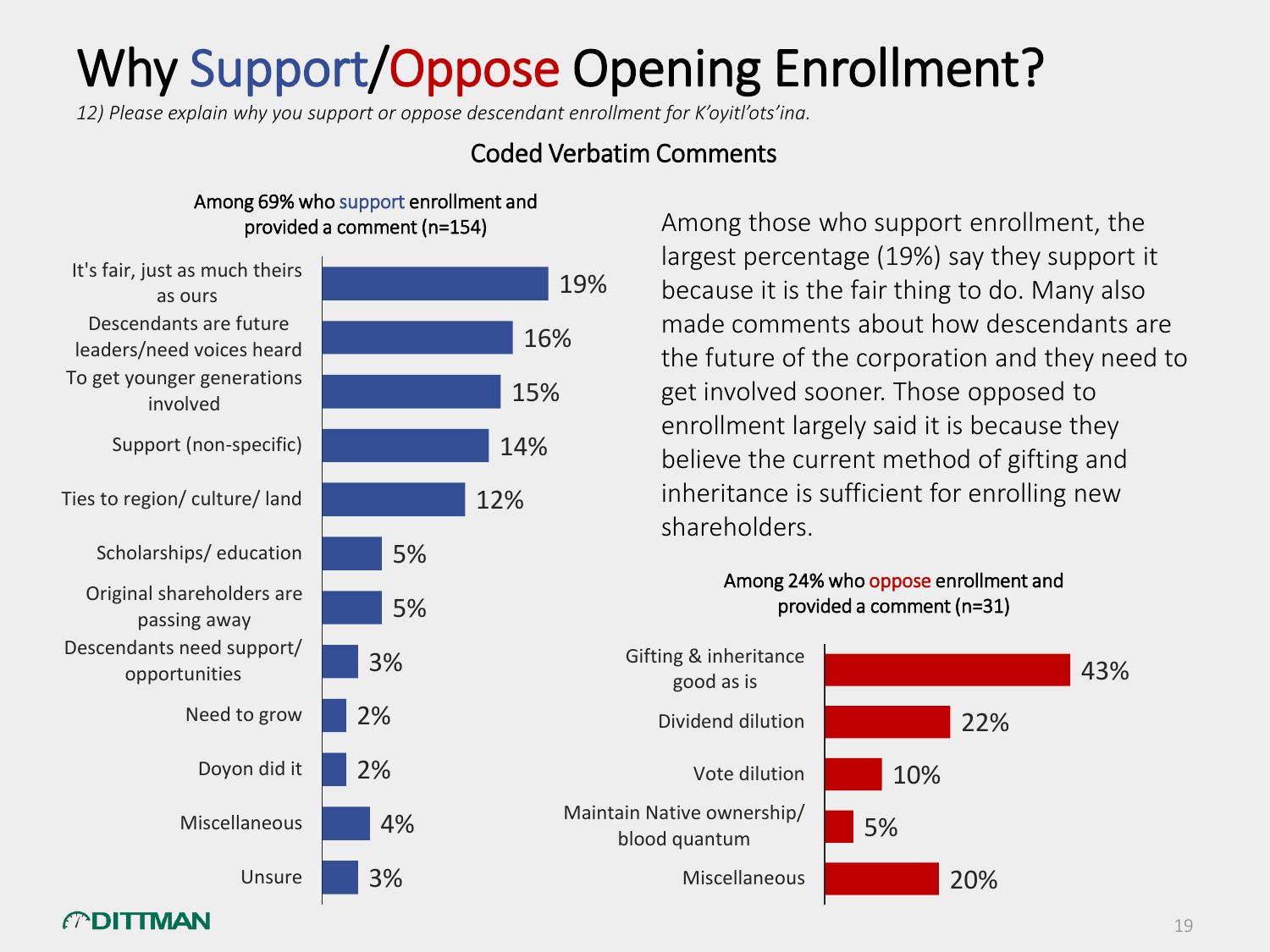## Ranking Enrollment Considerations

*13) Regarding descendant enrollment, please rank the following considerations in order of importance to you, with 1 being most important and 4 being least important.*

When asked to rank the importance of some of the considerations that go into an enrollment, having a blood quantum requirement ranked as most important by a wide margin over the other considerations.

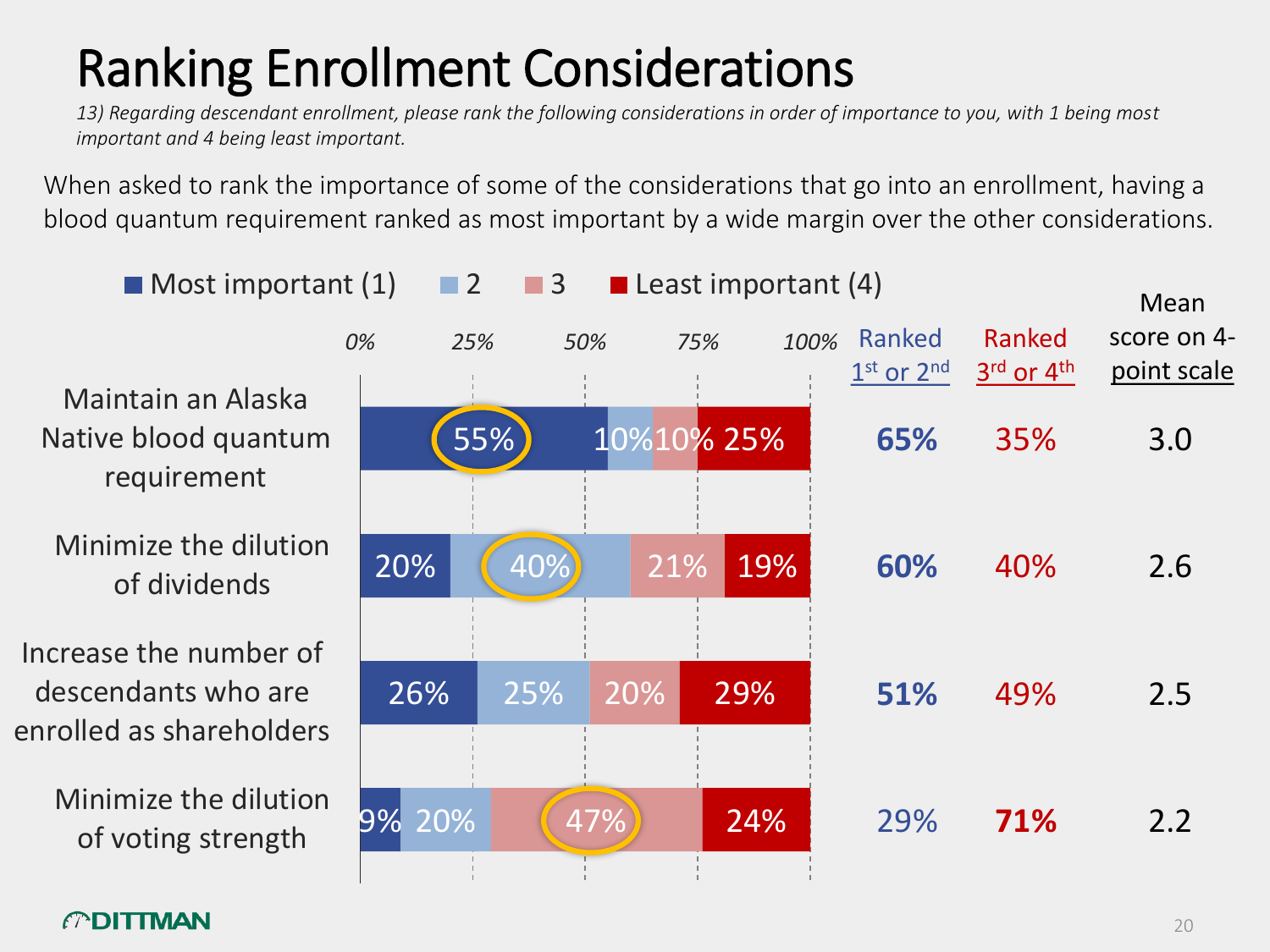## Preferred Method for Getting K-Corp News

*15) What are the best ways for K'oyitl'ots'ina to let you know what is going on in the corporation? Please select your 3 preferred methods:*



% Ranking as top 3 preferred method overall

Mailed newsletters are the preferred method of receiving news about K-Corp overall and across all demographic subgroups. Email, social media, and online newsletters are next most important overall, and the importance of these methods increases considerably among Non-original and younger shareholders (see crosstabs). Shareholder information meetings are second most important among Original shareholders.

### % Ranking as top 3 preferred method by shareholder type

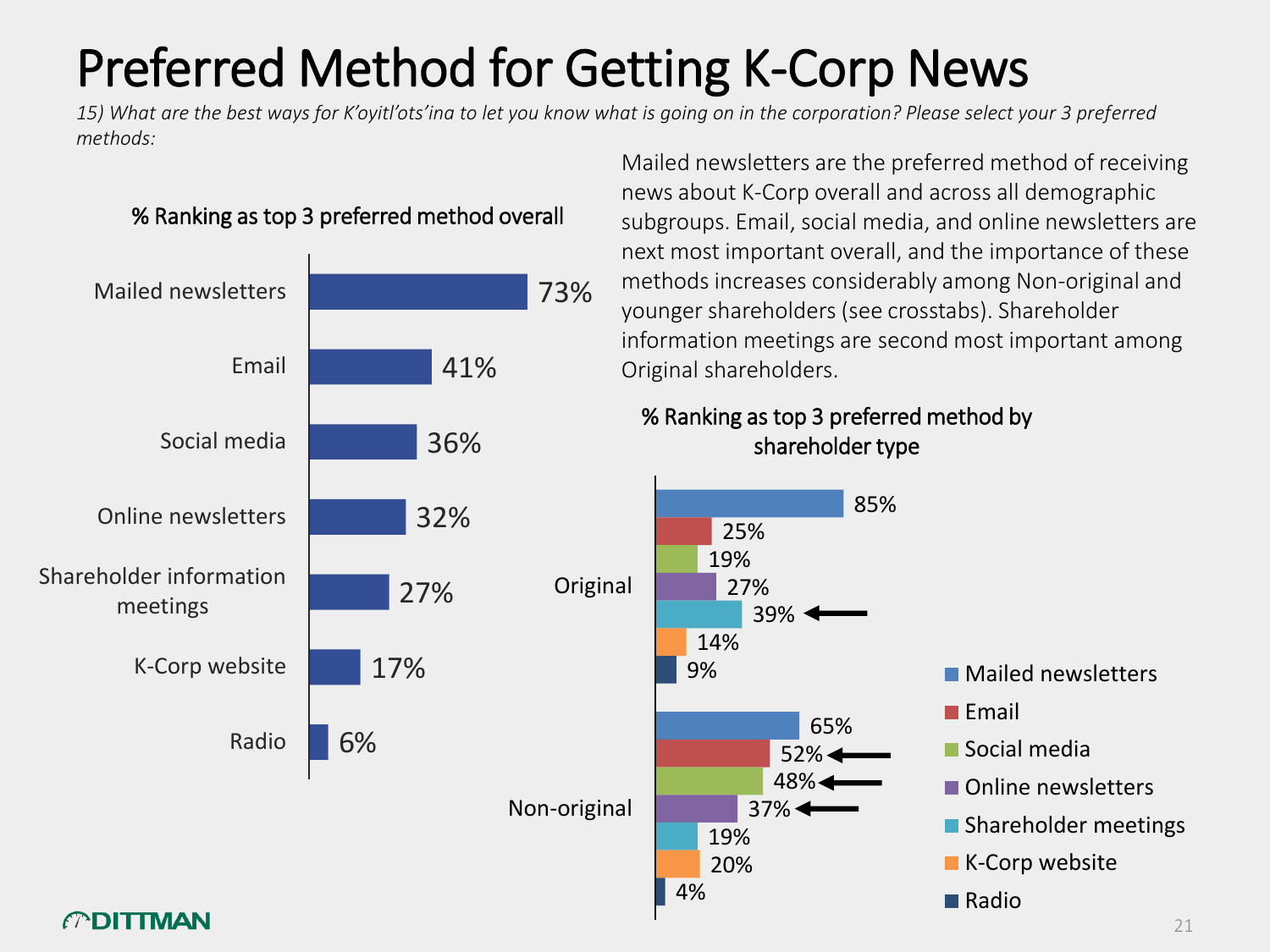K'oyitl'ots'ina Shareholder Opinion Survey

# KEY FINDINGS

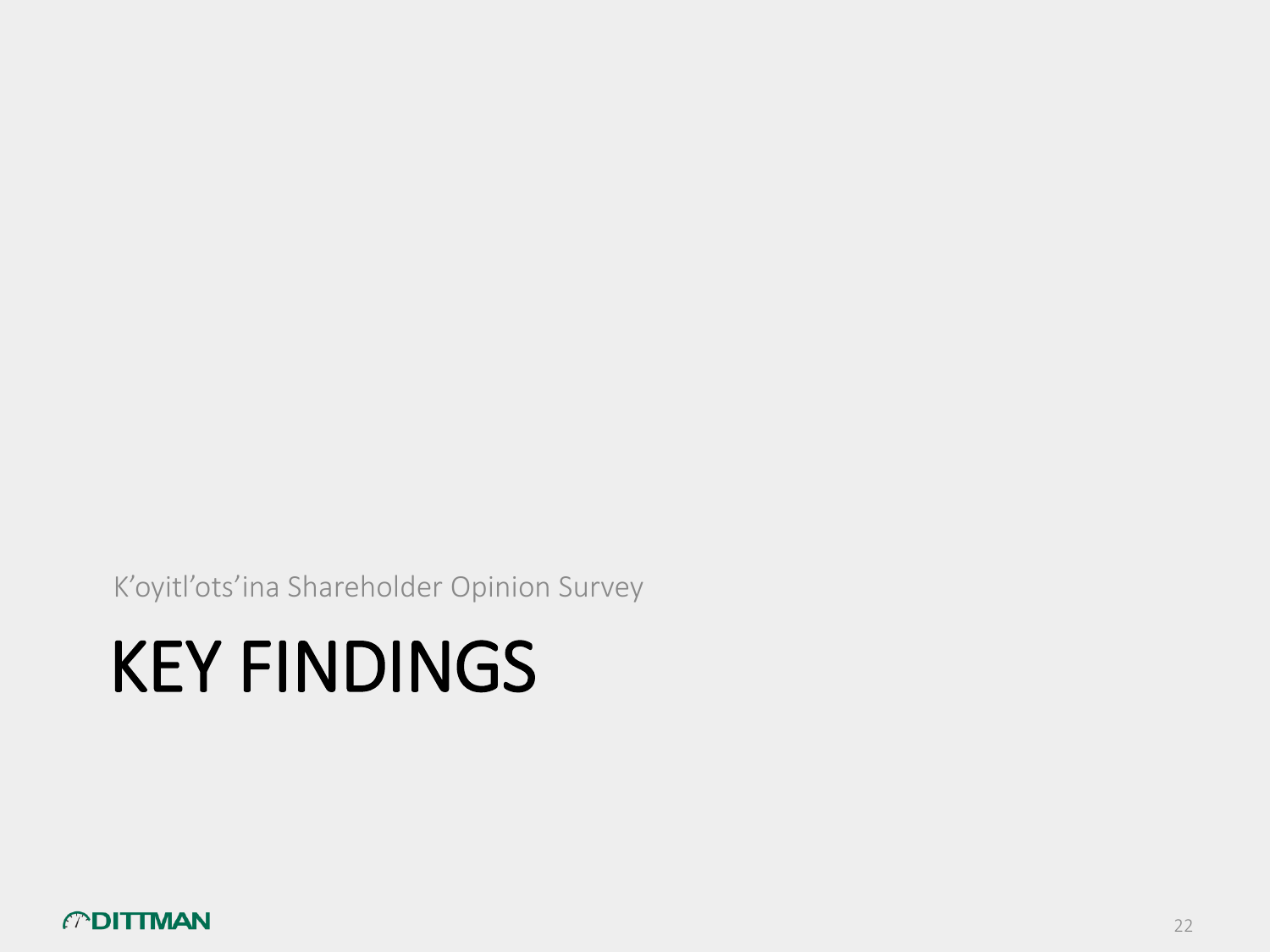## Key Findings

- Shareholders are very supportive of opening enrollment to descendants of Original shareholders. Even after hearing about considerations such as dividend dilution and blood quantum, over two-thirds (69%) say they support it.
- Support in terms of shares owned is greater than support in terms of shareholders. Support is also higher among older shareholders and Original shareholders.
	- Because of the higher support among those who own a larger percentage of K-Corp shares, it increases the chances that this issue would pass if put to a vote of shareholders.
	- These subgroups believe by a wide margin that ties to the region, culture, and tradition are the most important benefit of being a shareholder. This belief may be driving the higher levels of support.
- Familiarity with the process, pros, and cons of opening enrollment is low. This means communicating the impacts of an enrollment will be important as those impacts are currently not well-known. This also affords K-Corp board and management with an opportunity to craft an enrollment structure that is in the best interest of the corporation, shareholders and descendants.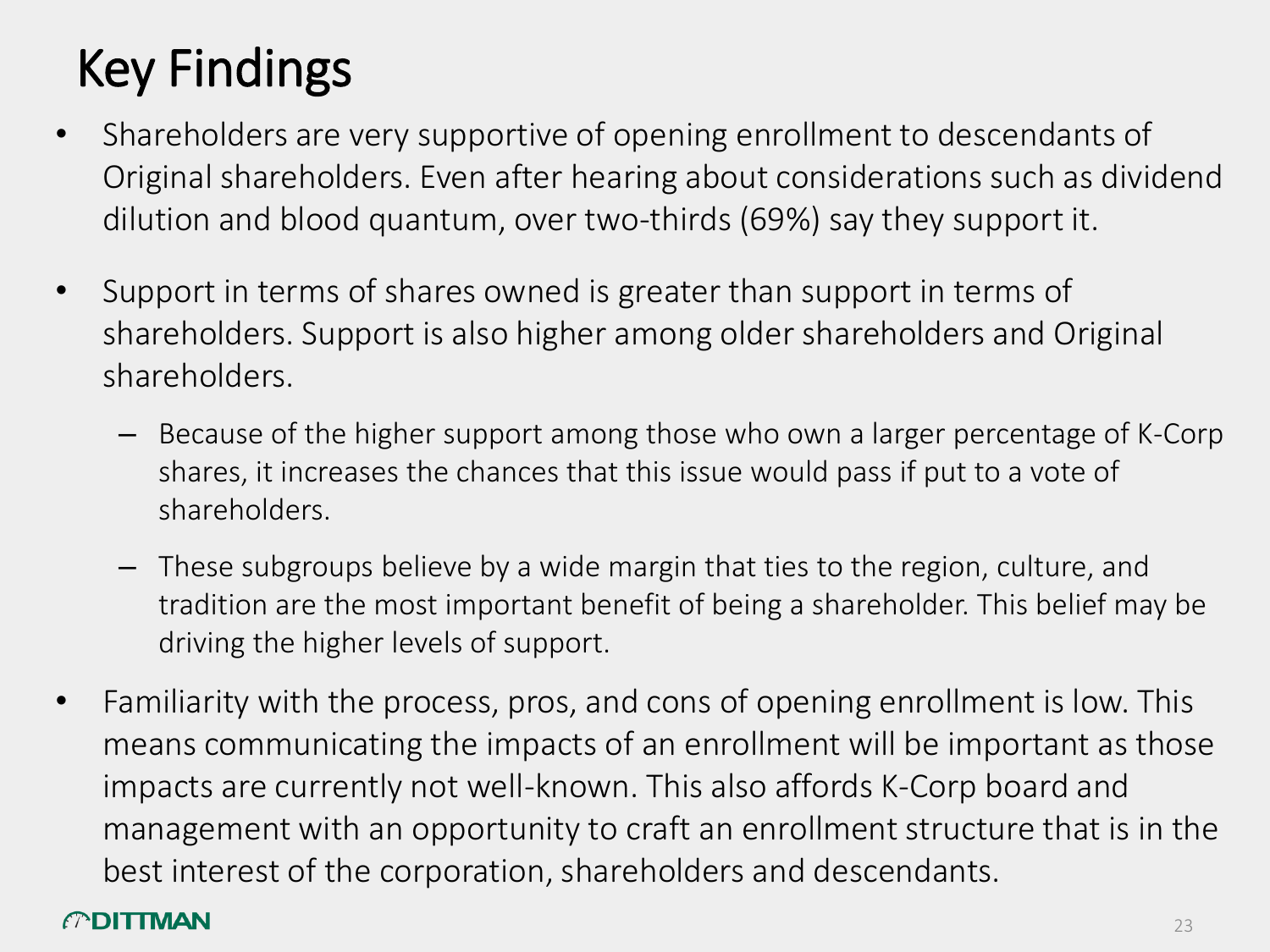## Key Findings, cont.

- While familiarity with opening enrollment is low, shareholders do have some expectations when it comes to what an enrollment should look like.
	- There is a reasonable tolerance for dilution, but in the case of dividend dilution, majority support is not reached until dilution is as low as 25% (per share annual dividend reduction from \$20 to \$15 per share). In terms of shares, a higher dilution tolerance is accepted (50% dividend dilution), but only by a narrow majority (51%).
	- A large majority of shareholders (71%) think some degree of Alaska Native blood should be required for new shareholders. 40% think there should be a 1/4 blood quantum requirement, while just over half (51%) think the requirement should be less than 1/4 or that there should not be a requirement. Furthermore, maintaining a blood quantum requirement was ranked as the most important consideration when it comes to opening enrollment.
		- It is clear there is an expectation that a blood quantum requirement be in place, however it is less clear what that amount should be. This issue has the potential to be divisive as it is very important to shareholders. Understanding how different blood quantum level requirements will impact enrollment numbers would be helpful information to have when communicating on this topic.